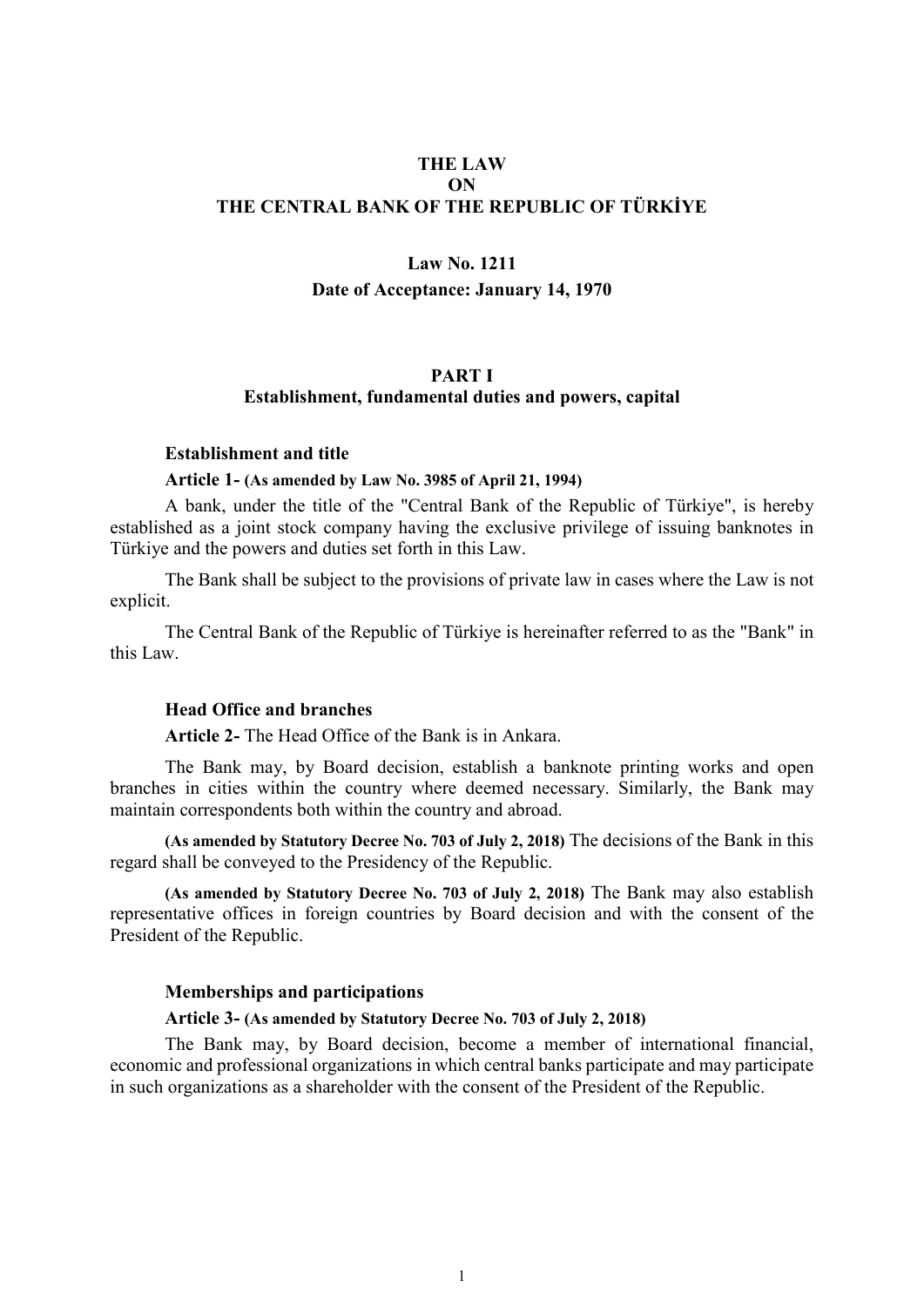### **Fundamental duties and powers**

#### **Article 4- (As amended by Law No. 4651 of April 25, 2001)**

The primary objective of the Bank shall be to maintain price stability. The Bank shall determine on its own discretion the monetary policy that it shall implement and the monetary policy instruments that it is going to use in order to maintain price stability.

The Bank shall, provided that it shall not conflict with the objective of maintaining price stability, support the growth and employment policies of the Government.

The fundamental duties and powers of the Bank shall be as follows:

I- The fundamental duties of the Bank shall be:

a) to carry out open market operations,

b) to take necessary measures in order to protect the domestic and international value of the Turkish Lira and to establish the exchange rate regime to determine the parity of the Turkish Lira against gold and foreign currencies jointly with the Government, to execute spot and forward purchase and sale of foreign exchange and banknotes, foreign exchange swaps and other derivatives transactions in order to determine the value of the Turkish Lira against foreign currencies,

c) **(As amended by Law No. 7186 of July 17, 2019)** to determine the procedures and principles of reserve requirements and liquidity requirement by taking into consideration the deemed appropriate on-balance sheet items or off-balance sheet items of banks and other financial institutions to be deemed appropriate by the Bank,

d) to conduct rediscount and advance operations,

e) to manage the gold and foreign exchange reserves of the country,

f) **(As amended by Law No. 6493 of June 20, 2013)** to regulate the volume and circulation of the Turkish Lira, to establish payment, securities transfer and settlement systems, to ensure the uninterrupted operation and oversight of the systems established and to be established and to make necessary regulations, to determine the methods and instruments including electronic environment that shall be used for payments,

g) to take precautions for enhancing the stability in the financial system and to take regulatory measures with respect to money and foreign exchange markets,

h) to monitor the financial markets,

i) to determine the terms and types of deposits in banks and the terms of participation funds in special finance houses.

II- Fundamental powers of the Bank:

a) The privilege of issuing banknotes in Türkiye shall rest exclusively with the Bank.

b) The Bank shall determine the inflation target together with the Government and shall, in compliance with this, adopt the monetary policy. The Bank shall be exclusively authorized and responsible in the implementation of the monetary policy.

c) The Bank shall, with the objective to maintain price stability, be authorized to use the monetary policy instruments described in this Law and to directly determine and implement other monetary policy instruments that it deems appropriate as well.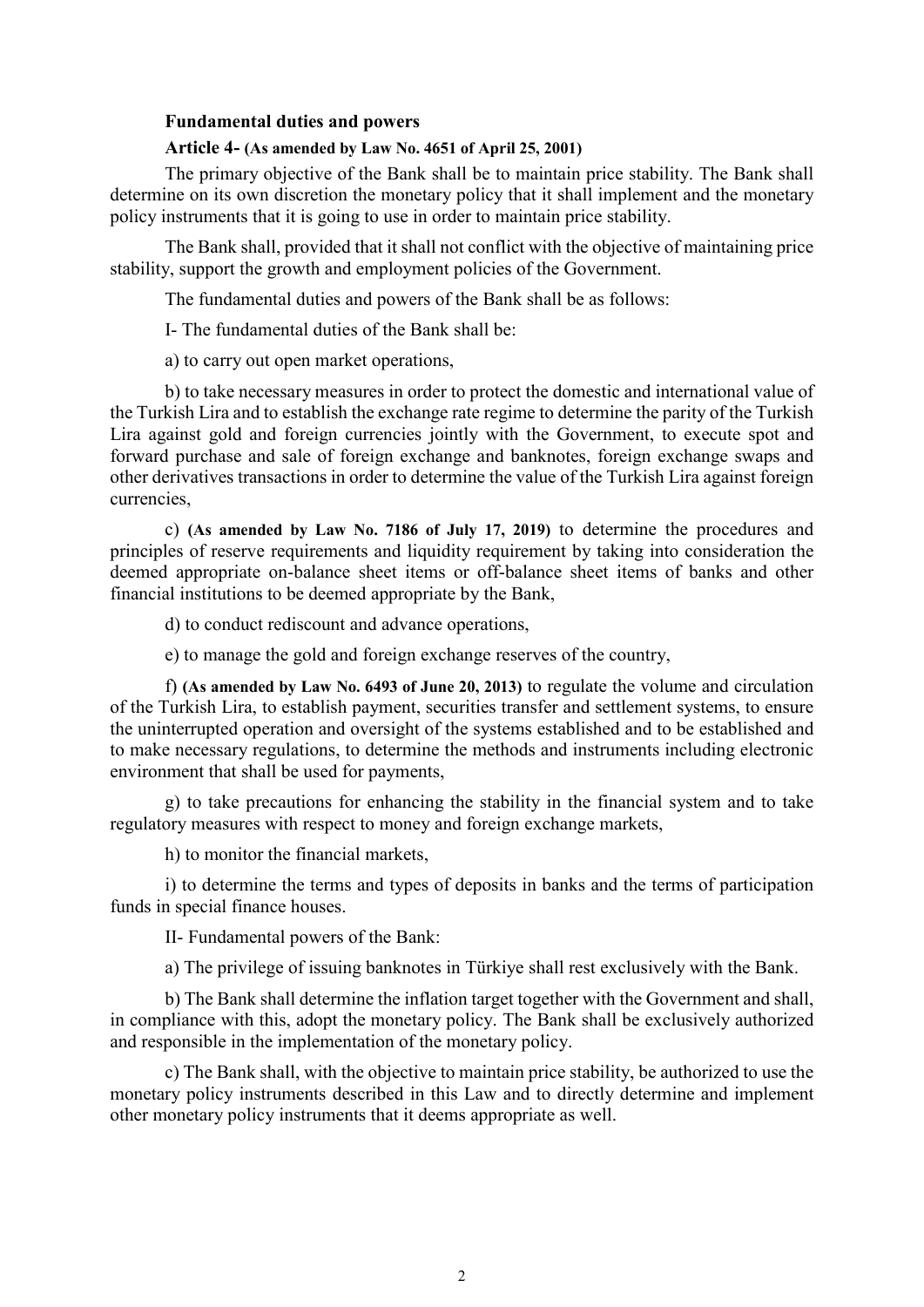d) The Bank shall, under extraordinary conditions and in cases when the resources of the Savings Deposits Insurance Fund are insufficient, be authorized to grant advance to this Fund in accordance with the procedures and principles that it shall determine.

e) The Bank shall, as the lender of last resort, carry out the operations of extending credit to banks.

f) The Bank shall, in accordance with the procedures and principles that it shall determine, be authorized to request from banks the interest rates which they will charge in credit operations and deposit-taking.

g) The Bank shall, in order to monitor financial markets, be authorized to request necessary information and to gather statistical information from banks, other financial institutions and from establishments and institutions assigned to regulate and supervise these. **(Added by Law No. 7186 of July 17, 2019)** The Bank's requests shall be covered in real-time and instantly. In order for these requests to be covered, access systems may be installed to data processing systems of establishments and institutions by the Bank. All types of procedures and principles pertaining to implementation shall be determined by the Bank.

III- Main advisory duties of the Bank:

a) **(As amended by Statutory Decree No. 703 of July 2, 2018)** The Bank shall be the financial and economic advisor, the fiscal agent and the treasurer of the Government. The relation of the Bank with the Government shall be maintained through the President of the Republic or also through a minister that he/she shall appoint.

b) The Bank shall present its views to the Government, on the issues to be requested with respect to financial system.

c) **(As amended by Statutory Decree No. 703 of July 2, 2018)** The Bank may convey its opinions and observations regarding banks and other financial institutions that it shall deem appropriate to the Presidency of the Republic and to institutions authorized to regulate and supervise these establishments and institutions.

The Bank shall be assigned and authorized to make and implement regulations regarding the duties and powers entrusted to it by this Law and legislation, and shall be assigned and authorized to supervise the compliance with these regulations and the accuracy of the information sent to it, with these establishments and institutions subject to the said regulations.

The Bank shall enjoy absolute autonomy in exercising the powers and carrying out the duties granted by this Law under its own responsibility.

The Bank shall participate to the bankrupt's estate as a privileged creditor for the amount of its claims and the interest pertaining to them, in the event of bankruptcy of the bank, person or institution with whom the Bank undergoes a transaction during the course of implementing monetary policy instruments.

Actions for damages resulting from the performance by the Bank staff members of their duties shall only be filed against the Bank. The right of recourse of the Bank shall be reserved.

## **Capital and shares of the Bank**

## **Article 5- (As amended by Statutory Decree No. 703 of July 2, 2018)**

The capital of the Bank shall be TL 25,000,000 and shall be divided into 250,000 shares, each with a value of TL 100. This capital may be increased with the approval of the President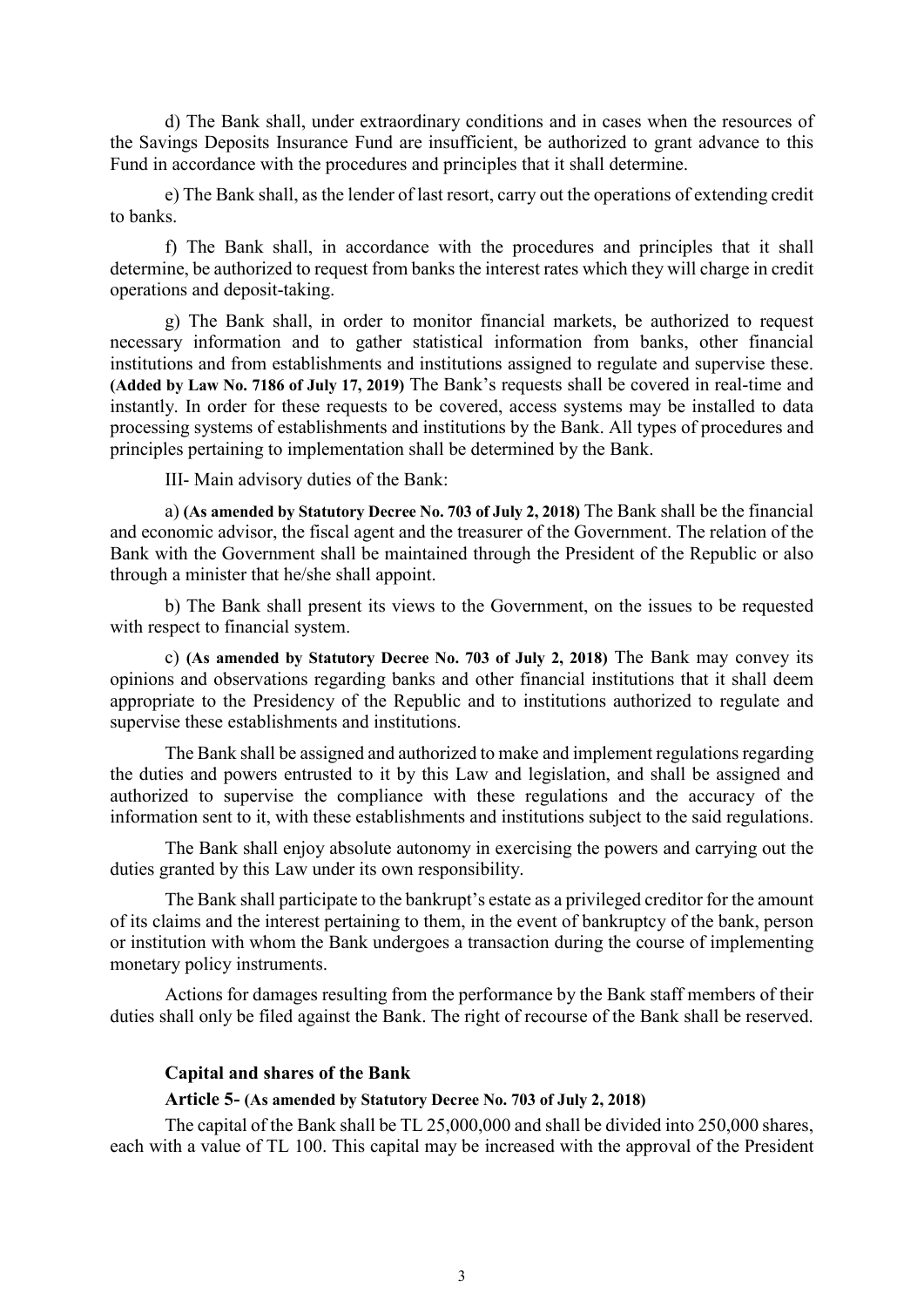of the Republic. The nominal values of the shares shall be TL 100, 200, 500, 1,000, 5,000 and  $10,000^{1}$  $10,000^{1}$ 

## **Type of shares**

**Article 6-** The shares of the Bank shall be registered.

#### **Classes of shares**

**Article 7-** The shares shall be divided into (A), (B), (C) and (D) classes.

#### **Class (A) shares**

**Article 8-** Each class (A) share shall consist of at least 100 shares. This class of shares shall belong solely to the Treasury and shall not fall below fifty one percent of the capital.

## **Class (B) shares**

**Article 9-** Class (B) shares shall be allocated to the national banks operating in Türkiye.

## **Class (C) shares**

**Article 10-** A maximum of 15,000 shares shall be allocated as class (C) shares to the banks other than the national banks and to privileged companies.

### **Class (D) shares**

**Article 11-** Class (D) shares shall be allocated to Turkish commercial institutions and to legal and real persons of Turkish nationality.

## **Change in the classes of shares**

**Article 12-** The Bank shall immediately conclude the requests for the conversion of shares from one class to another. No commission shall be charged for the conversion of shares from one class to another.

The number of class (C) shares shall in no event exceed the amount set forth by this Law.

## **PART II Organization and organs of the Bank**

#### **Organs**

**Article 13- (As amended by Law No. 4651 of April 25, 2001)**

Organs of the Bank shall be as follows:

a) General Assembly,

b) Board,

c) Monetary Policy Committee,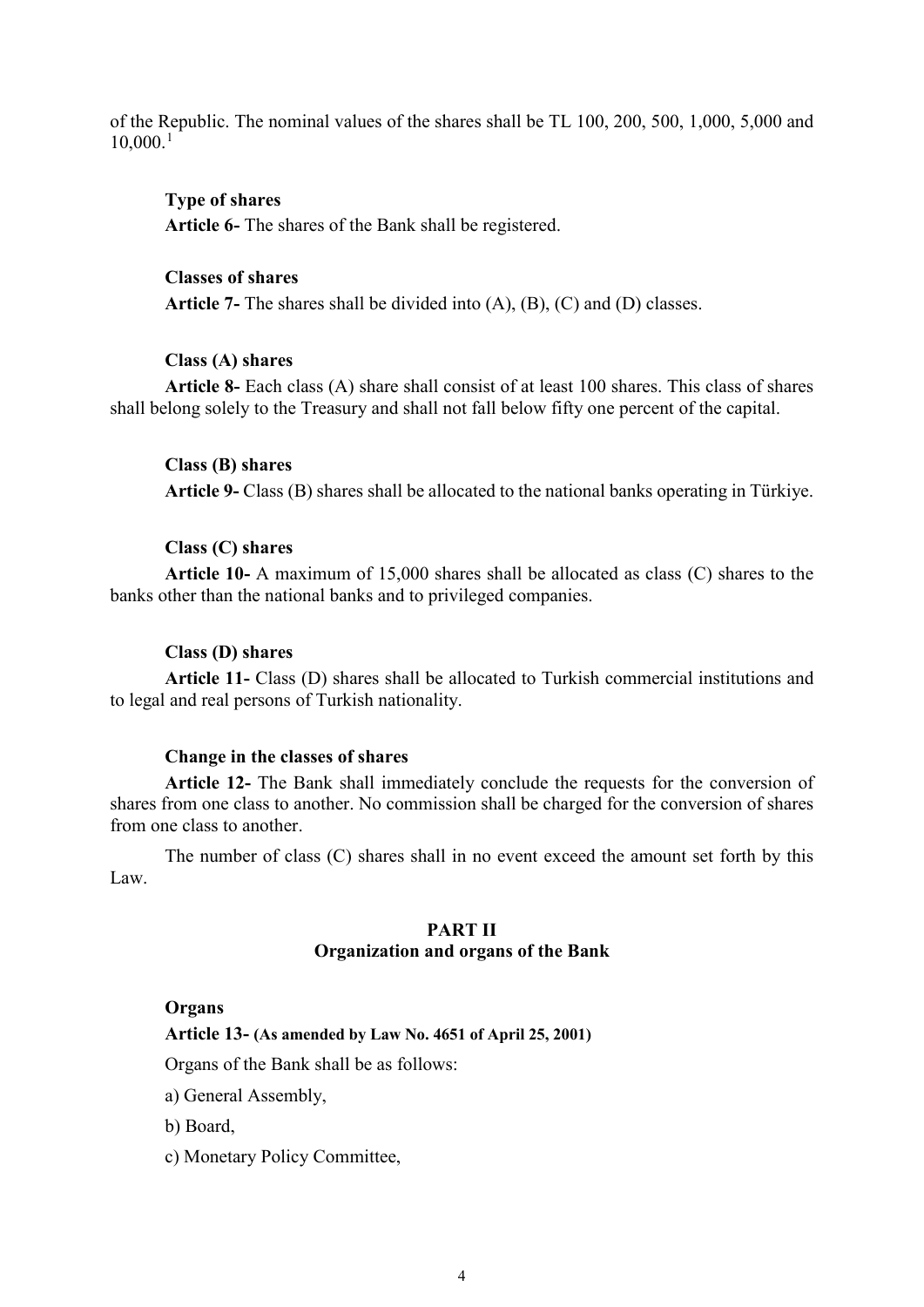d) Audit Committee,

e) Office of the Governor,

f) Executive Committee.

# **CHAPTER I The General Assembly**

### **Right to vote**

**Article 14-** The shareholders who are registered in the share book of the Bank shall constitute the General Assembly of the Bank. The General Assembly shall convene each year on the date indicated by the Articles of Association of the Bank. Each person owning ten shares or representing this number of shares shall be entitled to one vote.

### **Duties and powers of the General Assembly**

**Article 15-** The General Assembly shall have the following duties and powers:

1. to examine the annual report submitted by the Board and the report of the Audit Committee;

2. to examine the balance sheet and the income statements of the Bank and decide thereon;

3. to discharge the Board members and the Audit Committee;

- 4. to increase the capital;
- 5. to make amendments in the Articles of Association;
- 6. to render a decision concerning the liquidation of the Bank.

#### **Articles of Association of the Bank and liquidation**

**Article 16-** a) **(As amended by Statutory Decree No. 703 of July 2, 2018)** The Articles of Association of the Bank shall become effective with the approval of the General Assembly and by a decree of the President of the Republic. Amendments to be made in the Articles of Association shall also be subject to this provision.

b) **(As amended by Statutory Decree No. 703 of July 2, 2018)** Decisions to be taken for the liquidation of the Bank before the end of the period set forth in Article 1 shall be valid with the approval of the President of the Republic provided that the commitments assumed by the Bank are fully performed under the Law.

A two-thirds majority shall be required in the General Assembly both to make amendments in the Articles of Association and to decide on the liquidation.

## **Chairmanship**

**Article 17-** The Governor shall chair the General Assembly.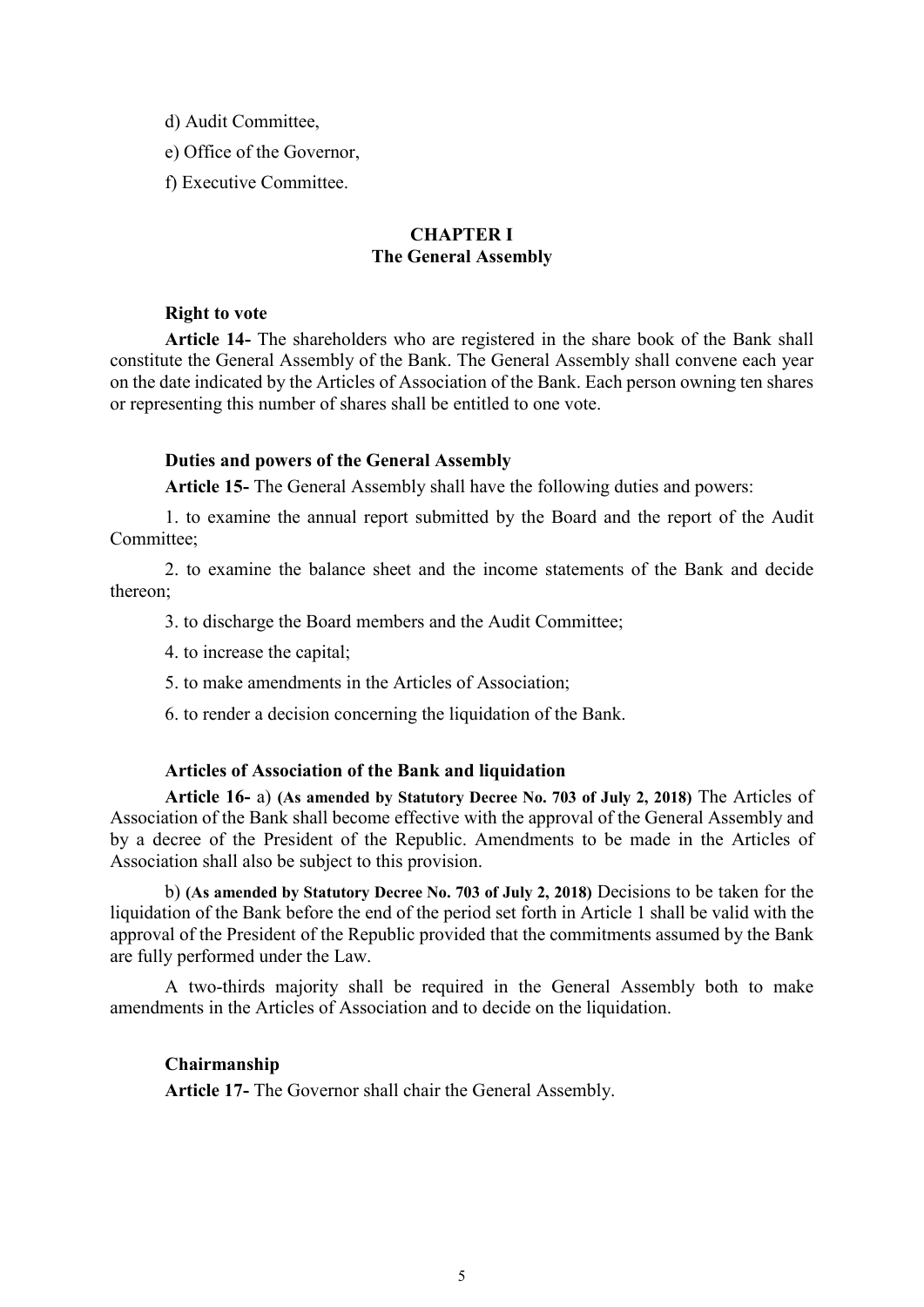#### **Representation**

**Article 18-** Those who are not shareholders may not represent more than one vote by proxy at the General Assembly.

**(Added by Law No. 6456 of April 3, 2013.)** The last sentence of the first paragraph of Article 414 and Article 428 of the Turkish Commercial Code No. 6102 of January 13, 2011 shall not be applicable to the Bank.

## **CHAPTER II The Board and the Monetary Policy Committee (As amended by Law No. 4651 of April 25, 2001)**

### **Composition**

**Article 19-** The Board shall be composed of the Governor and six members to be elected by the General Assembly.

**(As amended by Statutory Decree No. 703 of July 2, 2018)** The duties of the members may not be reconcilable with any other duty outside the Bank whether of a legislative, official or private nature unless based on a special law or Presidential Decree. Furthermore, these members may not engage in trade, nor may they become shareholders of banks or companies. Duties in charitable associations and in foundations with charitable, social and educational purposes and partnership in non-profit cooperative companies are excluded from this provision.

Members of the Board shall be required to have received a higher education and to have knowledge and experience in banking or in the fields of economics and public finance.

The Governor shall be the Chairman of the Board.

**(As amended by Statutory Decree No. 703 of July 2, 2018)** Salaries and remuneration of Board members shall be determined by the President of the Republic. Travel expenditures to be incurred to attend Board meetings by those residing outside where the Head Office is located shall be paid by the Bank.

## **Term of office**

**Article 20-** The term of office of Board members shall be three years.

One-third of Board members shall be renewed each year. Members who are to leave the Board at the end of the first and second years shall be designated by drawing names.

Re-election of the members whose terms of office have terminated is permissible.

#### **Meetings, decisions and withdrawal from voting**

**Article 21-** Members of the Board shall neither participate in discussions nor cast votes on credit issues concerning themselves or persons with whom they have a link of interest or kinship in the degrees stated in sub-paragraph 3 of Article 245 of the Code of Civil Procedure.

Board meetings shall be held in Ankara. When necessary, the meetings may also be held elsewhere. The meetings shall be held at least once a month upon the call of the Governor. The agenda shall be drawn up by the Office of the Governor. Items requested to be discussed by members that are not in the agenda, shall be included therein and discussed at the same meeting if also supported by the Governor; otherwise, a decision may be taken to include them in the agenda of the next meeting.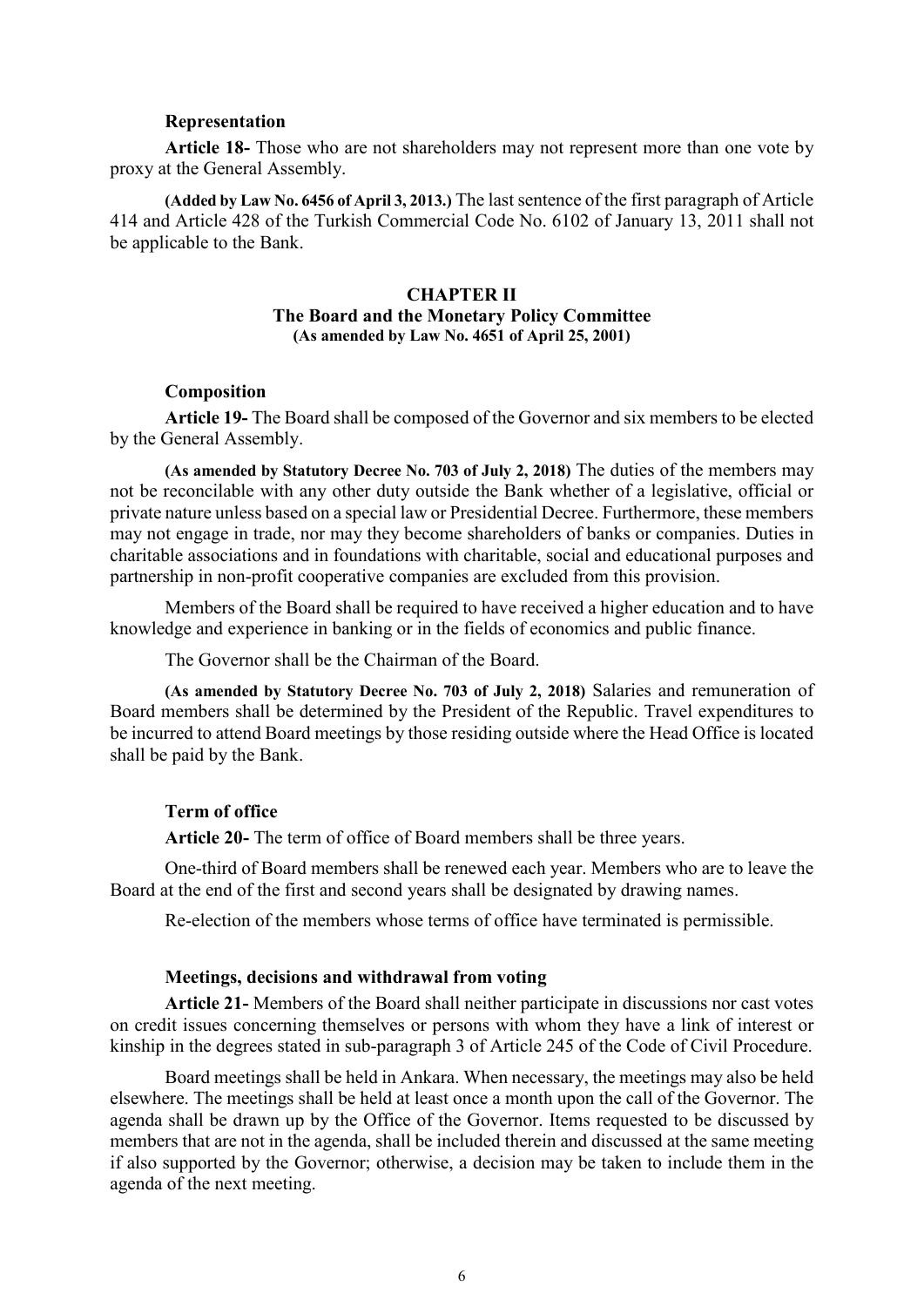The Board shall convene with the participation of at least two thirds of the members and render a decision by the majority of the members present. In the event of a tie, the proposal of the party supported by the Governor shall be considered adopted.

Vice Governors may attend Board meetings in a non-voting capacity.

## **Duties and powers of the Board**

## **Article 22- (As amended by Law No. 4651 of April 25, 2001)**

The duties and powers of the Board shall be as follows:

a) to take decisions concerning monetary policy that may be implemented and monetary policy instruments which may be used in compliance with the monetary policy strategy and inflation target,

b) to make regulations and to take decisions on issues concerning the replacement, withdrawal from circulation and destruction of banknotes in circulation,

c) to determine the procedures and principles and to make necessary regulations regarding open market operations, foreign exchange and banknote operations, rediscount and advance operations, rediscount and advance interest rates, reserve requirements and liquidity requirement, other monetary policy operations and instruments, management of gold and foreign exchange reserves of the country,

d) to take decisions on the issues laid out in paragraphs (I) and (III) of Article 40,

e) **(As amended by Law No. 6493 of June 20, 2013)** to take decision on the establishment of payment, securities transfer and settlement systems under the conditions that shall promote their soundness and effectiveness, to determine the procedures and principles of payment methods and instruments, to make regulations regarding the oversight of clearing houses,

f) **(As amended by Law No. 6111 of February 13, 2011)** to determine the procedures and principles on requesting information and collecting statistical information,

g) to make regulations and render decisions on issues pertaining to opening branches, maintaining correspondents, establishment of representative offices and bureaus, and to the Banknote Printing Works,

h) to take decisions on issues concerning provisions and reserves and to determine the procedures and principles regarding the transfer of the balance to the Treasury remaining after the allocation of profit,

i) to prepare the budget, annual report, balance sheet, income statements and the agenda of the General Assembly of the Bank,

j) to submit proposals to the General Assembly for increasing the capital and making amendments in the Articles of Association,

k) to approve the regulations prepared with respect to the administration, organization, services and personnel of the Bank,

l) to take decisions on the purchase or acquisition of real property for the need of the Bank; when necessary, on the sale, barter and donation of real property owned by the Bank and on other transactions,

m) to make decisions on donation, amicable settlement, release, waiver and cancellation of the amounts and values which are not within the scope of powers that the Bank shall delegate to its other organs,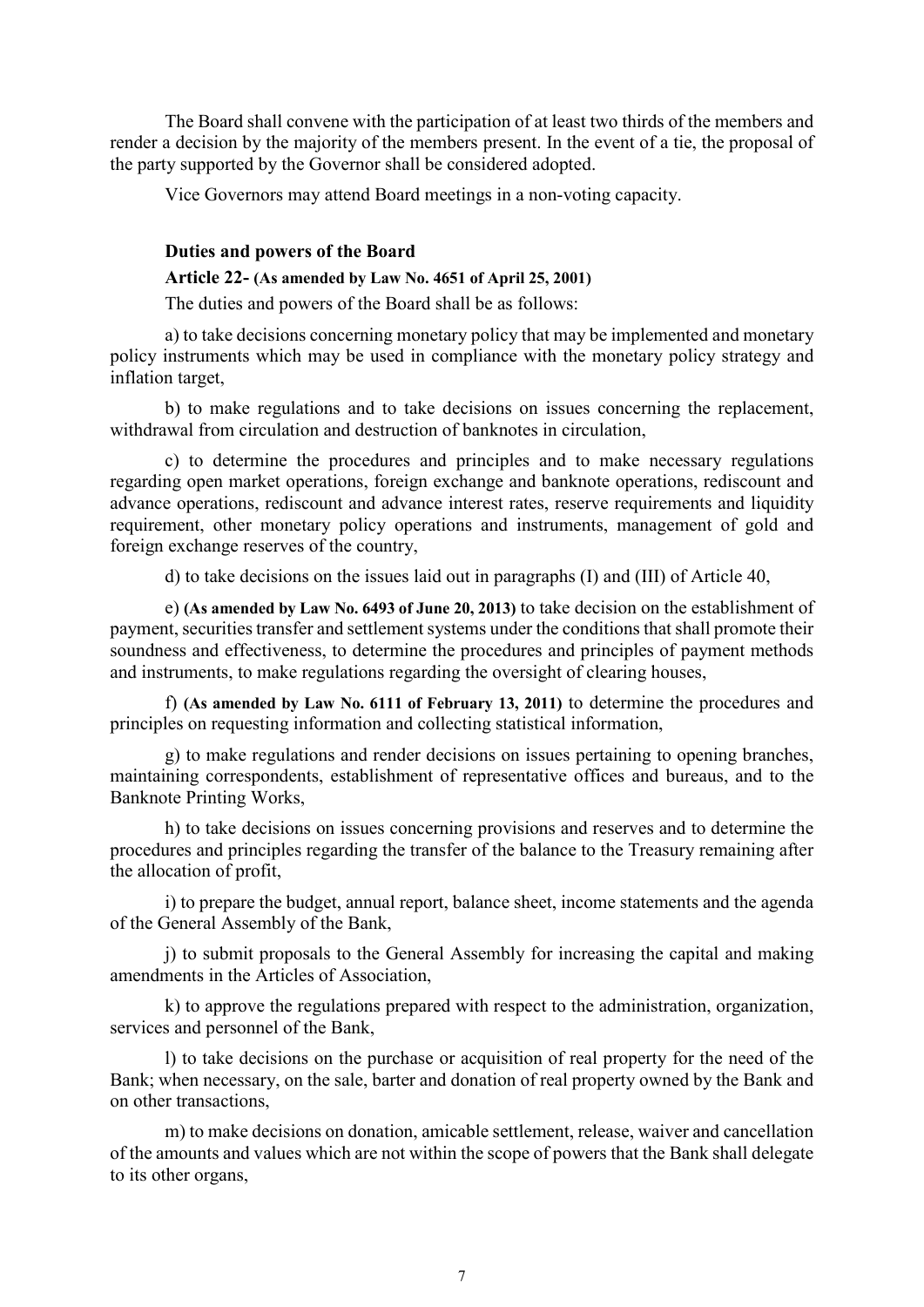n) to approve the personnel cadres of the Bank,

o) to take decisions and make regulations on other issues to be submitted by the Office of the Governor for examination and approval, apart from those subject to the decision of the Monetary Policy Committee pursuant to this Law.

**(Added by Law No. 6111 of February 13, 2011.)** The Board, when necessary, may delegate part of its powers to other organs provided that the limits thereof shall be determined explicitly in writing.

## **The Monetary Policy Committee**

### **Article 22/A- (Added by Law No. 4651 of April 25, 2001.)**

**(As amended by Statutory Decree No. 703 of July 2, 2018)** The Monetary Policy Committee shall, under the chairmanship of the Governor, be composed of Vice Governors, a member to be elected by and from among the Board members and a member to be appointed on the recommendation of the Governor. The Deputy Minister of Treasury and Finance or a unit chief to be designated by the Minister may participate to the meetings in a non-voting capacity. Monetary Policy Committee membership of those, whose office as Governor, Vice Governor and Board member comes to an end, shall terminate as well.

**(As amended by Statutory Decree No. 703 of July 2, 2018)** The member to be appointed shall be required to have, studies in monetary policy matters and an academic degree in one of the fields of economics, business administration, banking and finance, and shall be required to have worked in his/her field of office for at least ten years and to have adequate experience and knowledge. The term of office of this member shall be five years.

The prohibitions stipulated in Article 19 shall also be applicable to the appointed member. However, academic posts in universities shall not be in the scope of this provision. The appointed member shall have the same financial and social rights as the Board members.

**(As amended by Law No. 6770 of January 18, 2017)** Monetary Policy Committee meetings shall be held at least eight times a year upon the call of the Governor. Other provisions of the second paragraph of Article 21 and its third paragraph shall also be applicable to the Monetary Policy Committee meetings.

The Monetary Policy Committee shall have the following duties and powers:

a) to determine the principles and strategy of monetary policy in order to maintain price stability,

b) to determine the inflation target together with the Government within the framework of the monetary policy strategy,

c) to provide information to the public in line with the principles that it shall set forth, and provide information to the Government within specified periods by preparing reports regarding monetary policy targets and its implementations,

d) to take necessary measures in order to protect the domestic and international value of the Turkish Lira and to establish the exchange rate regime to determine the parity of the Turkish Lira against gold and foreign currencies jointly with the Government.

The Monetary Policy Committee shall determine the issues that it shall announce, together with the procedure of their announcement. The issues requested by the Monetary Policy Committee to be published in the Official Gazette shall be published without delay.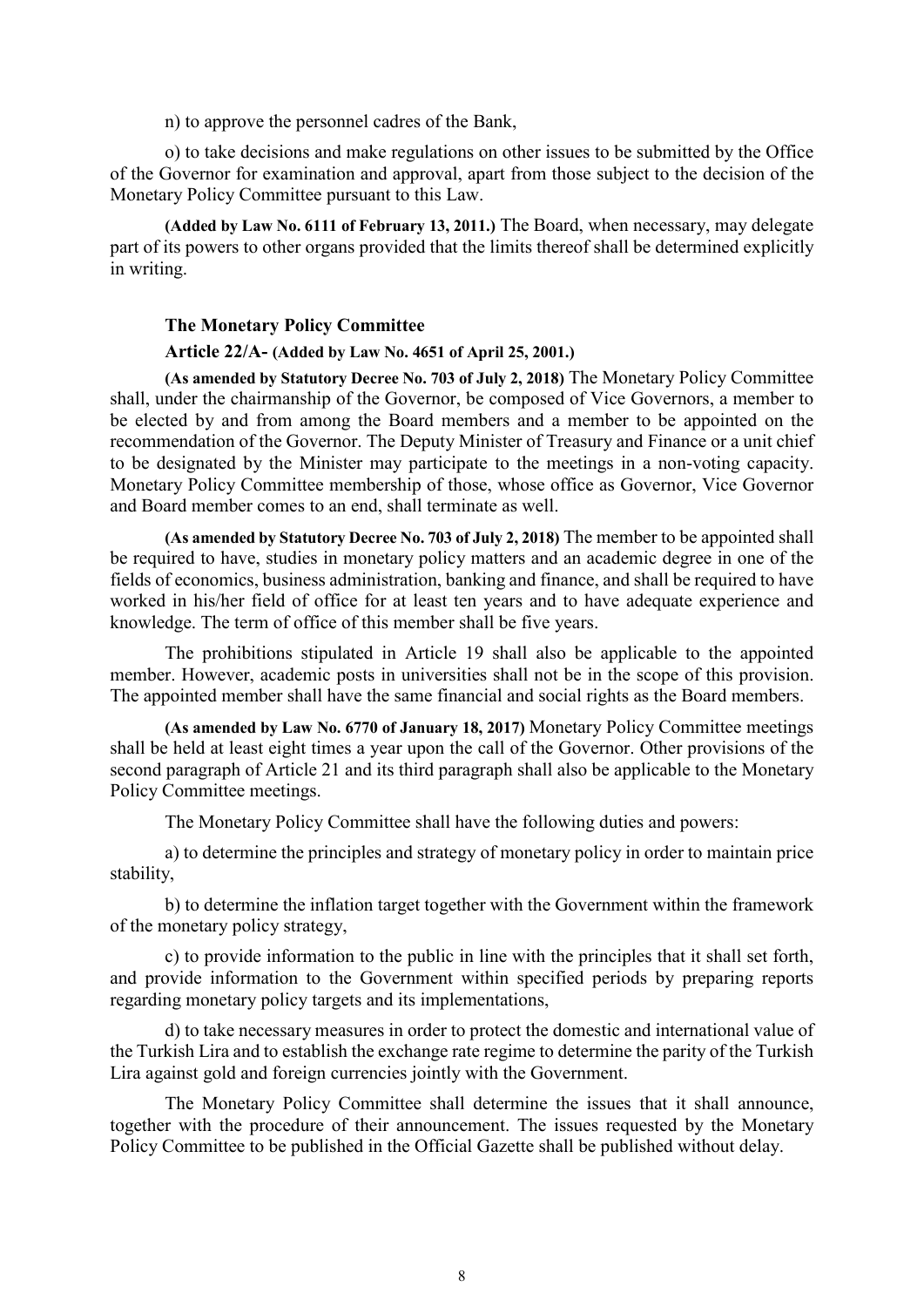Monetary Policy Committee decisions shall be executed by the Governor and shall be submitted for the information of the Board.

## **CHAPTER III The Audit Committee**

## **Composition, term of office and qualifications**[2](#page-27-1)

## **Article 23- (As amended by Law No. 6456 of April 3, 2013)**

The Audit Committee shall be composed of four members to be elected by the General Assembly. In the event that a member of the Audit Committee leaves the membership, the other members of the Audit Committee shall elect in his place a person who meets the requirements for election to hold office until the first meeting of the General Assembly.

The terms of office of the Audit Committee members shall be two years.

The ones to be elected for the membership of the Audit Committee shall be required to have received a higher education and to have knowledge and experience in the fields of banking and accounting.

### **Duties and prohibitions**

**Article 24- (As amended by Statutory Decree No. 703 of July 2, 2018)** The Audit Committee shall audit all the operations and accounts of the Bank. The Office of the Governor shall be obliged to furnish all the information and documents to be requested by the Audit Committee. The Audit Committee, having no administrative power, shall submit its opinions in writing to the Board and shall also present a copy thereof to the Presidency of the Republic. The Committee shall submit the report that it shall draw up on the operations and accounts at the end of the year to the General Assembly.

Members of the Audit Committee may not share in the profits of the Bank.

**(As amended by Statutory Decree No. 703 of July 2, 2018)** Remuneration of the Audit Committee members shall be determined by the President of the Republic. Travel expenditures to be incurred by those residing outside where the Head Office is located shall be paid by the Bank.

## **CHAPTER IV The Office of the Governor**

## **(A) Governor**

## **Appointment, qualifications and term of office**

**Article 25- (As amended by Law No. 3670 of October 25, 1990)**

## **(The first paragraph is repealed by Statutory Decree No. 703 of July 2, 2018)**.

The Governor shall be required to have received a higher education and to have knowledge and experience in the fields of public finance, economics and banking.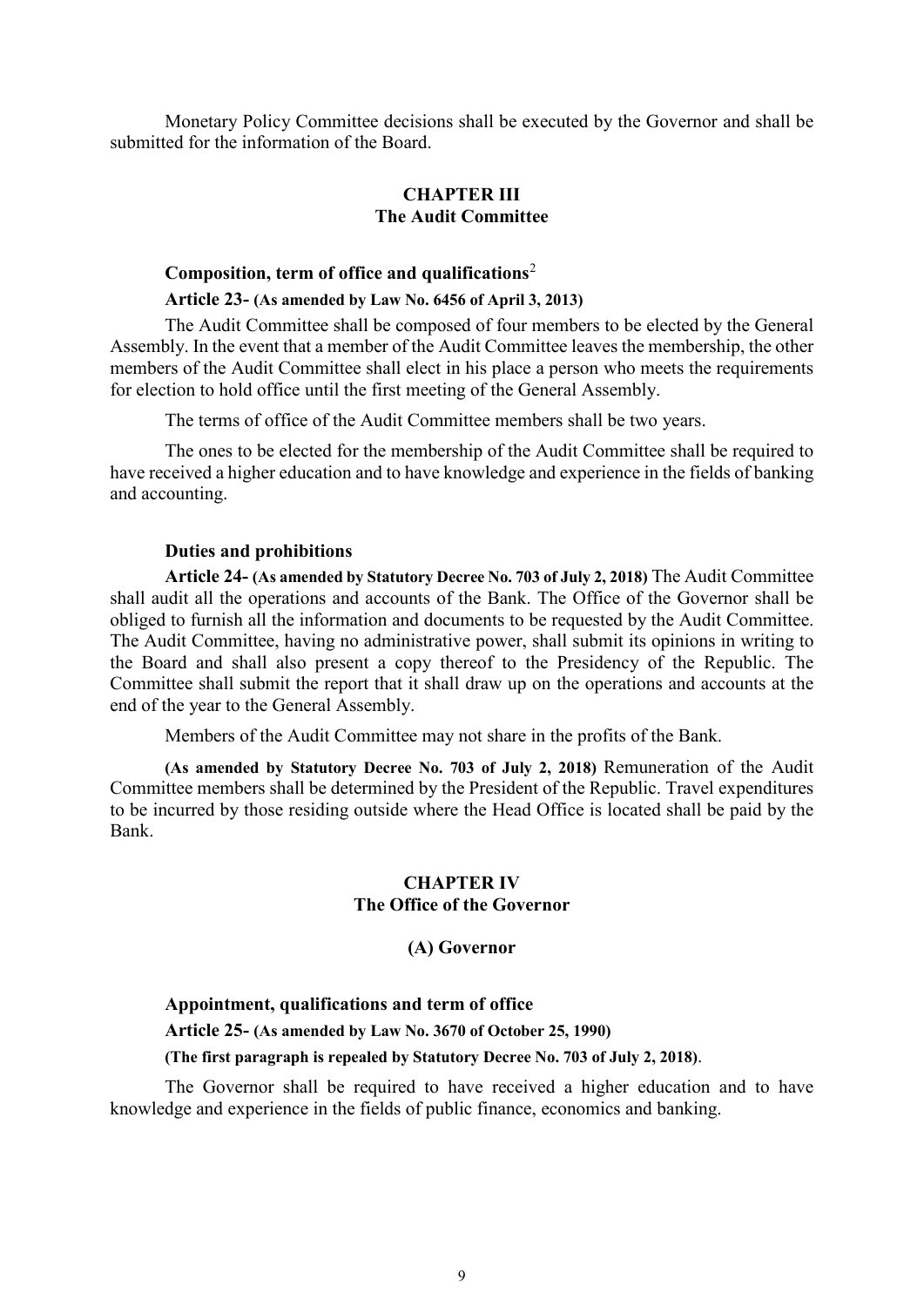#### **Duties, representation and powers**

**Article 26-** The Governor shall, in the capacity of the highest executive officer, administer and run and represent the Bank within the country and abroad.

The Governor shall be entrusted with the following powers:

1. to ensure the enforcement of the provisions of this Law and the decisions to be taken by the Board;

2. to take appropriate measures for the performance of the duties with which the Bank is entrusted by this Law, and to make proposals to the Board thereon where he/she deems necessary.

**(As amended by Statutory Decree No. 703 of July 2, 2018)** The Governor may, in the case of his/her dissent from the decisions of the Board, postpone the execution of the decision and may demand it be reconsidered at the next meeting. In urgent circumstances, the Board shall convene upon the call of the Governor and reconsider the issue in dispute. In the event of a disagreement between the Governor and the Board, the President of the Republic shall act as an arbitrator.

### **Prohibitions**

**Article 27- (As amended by Statutory Decree No. 703 of July 2, 2018)** The post of Governorship may not be reconcilable with any other duty outside the Bank whether of a legislative, official or private nature unless based on a special law or Presidential Decree. Furthermore, the Governor shall not be allowed to engage in trade, nor shall he/she become a shareholder in banks or companies. Duties in charitable associations and in foundations with charitable, social and educational purposes and partnership in non-profit cooperative companies are excluded from this provision.

It shall not be considered a violation of the provisions of the first paragraph if the Governor assumes duties at inter-ministerial committee meetings held at the level of ministers and undersecretaries.

#### **Temporary absence and excuse from duty**

**Article 28-** During the temporary absence of the Governor, the Vice Governor designated by him/her shall act on his/her behalf.

The Governor may be excused from duty through the same procedure applied for his/her appointment, only when the prohibitions stated in Article 27 are violated and there is no longer any possibility for him/her to perform the duties entrusted by this Law.

In case of vacancy in the Governor's post, a Vice Governor, who shall be elected as acting Governor by the Board to convene under the chairmanship of the most senior member shall perform the duties and exercise the powers of the Governor.

## **(B) Vice Governors**

#### **Qualifications, appointment, duties and prohibitions**

#### **Article 29- (As amended by Statutory Decree No. 703 of July 2, 2018)**

Four Vice Governors shall be appointed to assist the Governor. Vice Governors shall be appointed from among persons who have received a bachelors or a masters degree and have adequate knowledge and experience either in one of the fields of law, public finance,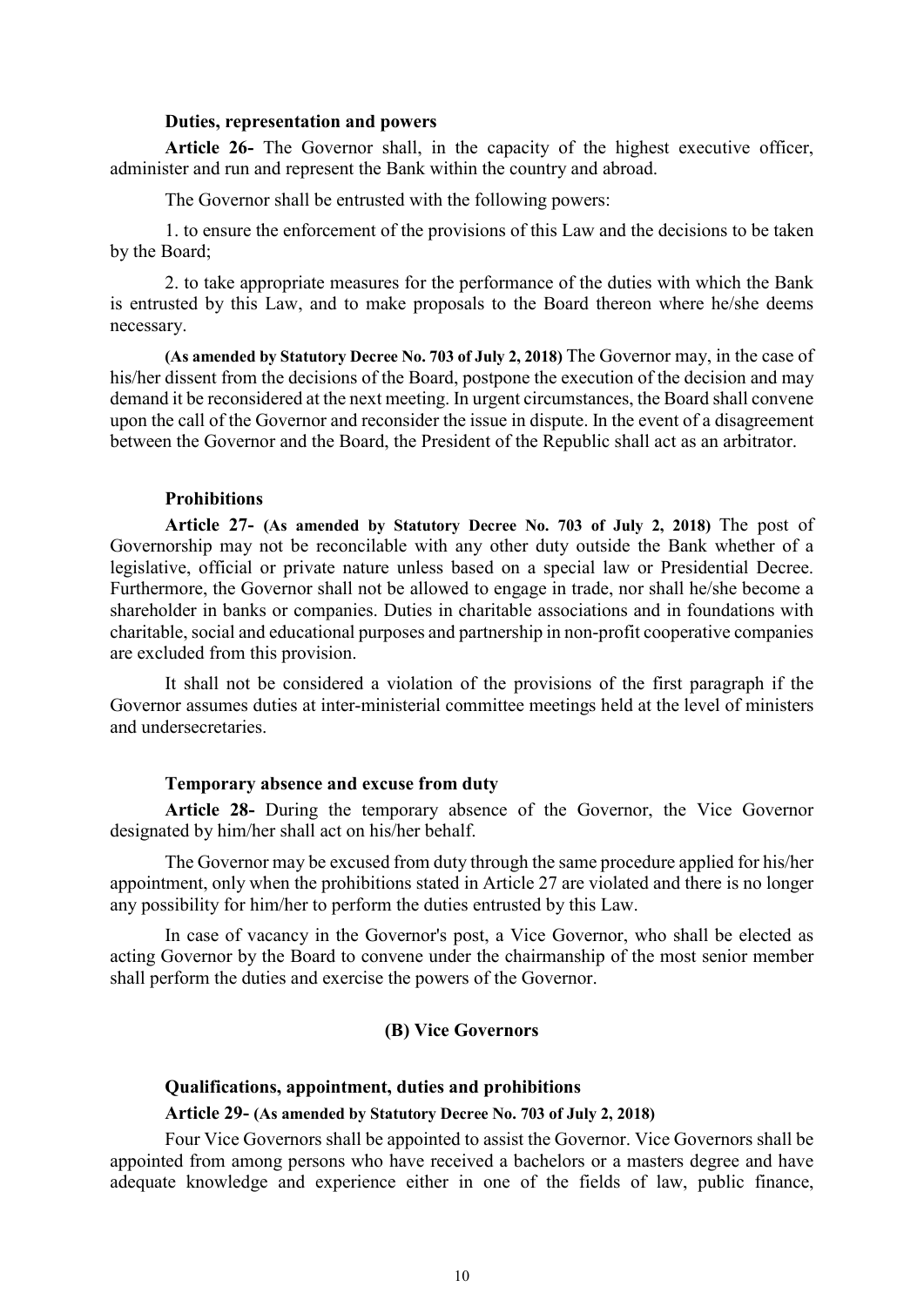economics, business administration, banking, finance, engineering, public administration, political science, international relations and statistics or in faculties of economics and administrative sciences. The first paragraph of Article 27 and second paragraph of Article 28 shall also be applicable to Vice Governors.

## **CHAPTER V The Executive Committee**

## **Composition, duties**

**Article 30-** The Executive Committee shall be composed of the Vice Governors under the chairmanship of the Governor. In cases when the Governor is unable to chair, the Vice Governor designated by him/her shall preside over the Executive Committee.

The duties of the Executive Committee shall be as follows:

1. to prepare proposals to be submitted to the Board, by examining in advance the issues subject to Board decision, when deemed necessary by the Governor;

2. to draw up regulations on the administration, organization and services of the Bank;

3. to render decisions on issues left by regulations to the decision of the Executive Committee;

4. to ensure coordination in the operations of the Bank;

5. to perform duties such as appointment, determination of the salaries, dismissal and retirement of the personnel other than those appointed by the Board.

Decisions at the Executive Committee meetings shall be taken by a majority of all the members. In the event of a tie, the proposal supported by the Governor shall be considered adopted.

## **CHAPTER VI Organization of branches**

#### **Composition, duties**

**Article 31-** The organization and duties of the Bank's Head Office and Branches and the Banknote Printing Works, as well as the composition and duties of the Executive Committees of the Branches and Banknote Printing Works shall be determined by regulations.

## **PART III Provisions concerning Bank personnel**

#### **Status of the personnel**

**Article 32-** The Bank personnel shall consist of the Bank's officers as well as the workers of the Banknote Printing Works.

The term "Bank officer" shall refer to the persons appointed to serve continuously for the main and permanent duties that the Bank services entail.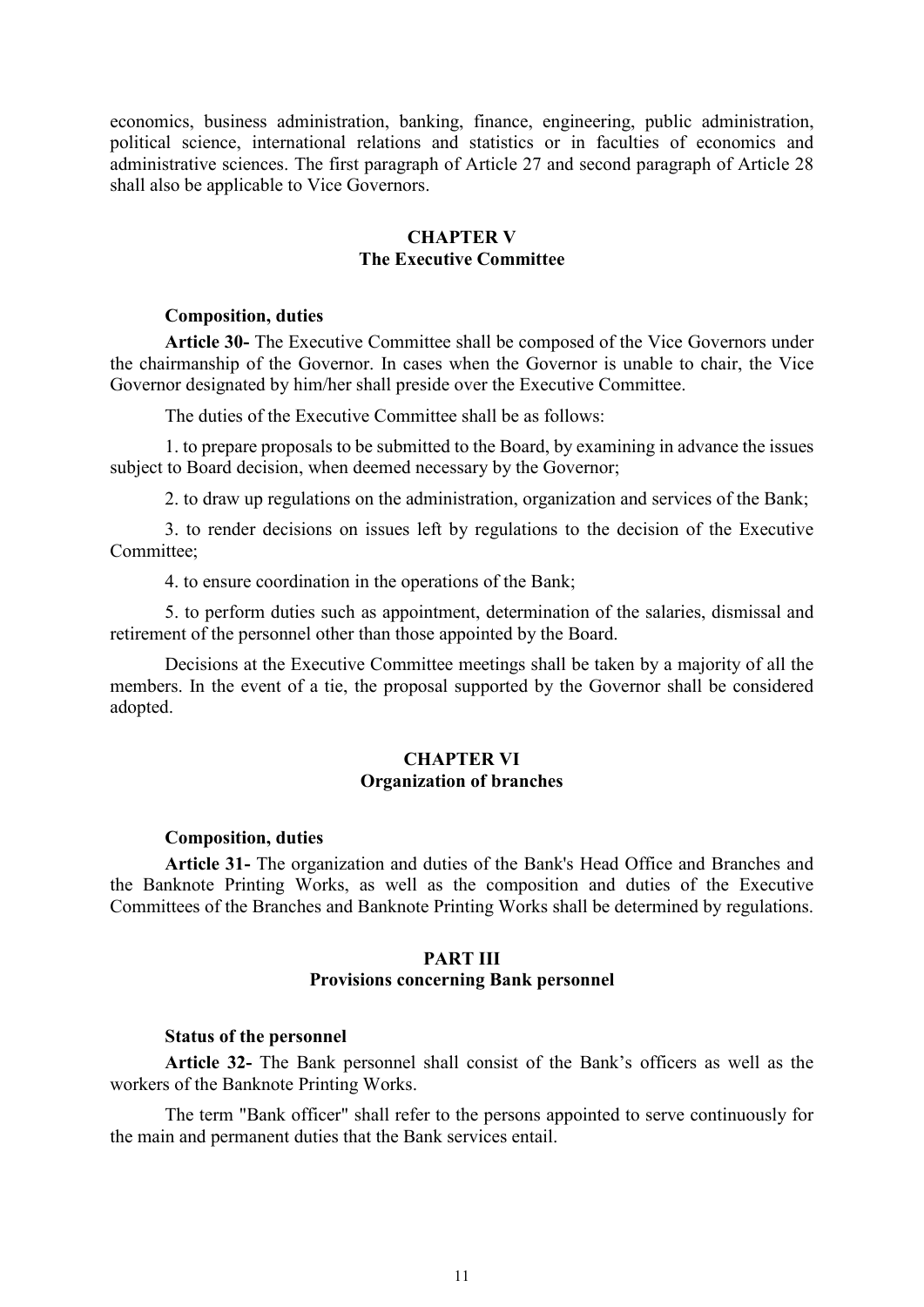Provisions of Law No. 624 on the Unions of Civil Servants shall apply to the unions which the Bank officers have already established or shall establish. The prohibition under Article 20 of Law No. 275 of July 15, 1963 shall also apply in the services of the Bank.

The Bank personnel shall be subject to the provisions of this Law and of the regulation to be drawn up by the Board.

Native and foreign experts may be employed on a contractual basis by Board decision.

### **Remuneration regime**

**Article 33- (As amended by Statutory Decree No. 703 of July 2, 2018)** The salaries and the representation allowances of the Governor and Vice Governors of the Bank shall be determined by the President of the Republic.

The Board shall determine the additional remuneration to be paid to the Chairman and Members of the Executive Committee and to the Chairmen and Members of the Executive Committees of the Branches and of the Banknote Printing Works for their duties, provided that the amount may not exceed two-thirds of their salaries.

Salaries of other officers shall be fixed by the Board and by the Head Office Executive Committee empowered to appoint them by taking into consideration the above- mentioned salaries. The principles to be observed in this regard, as well as the payments for business trips of the officers and all other issues shall be specified in the regulation referred to in Article 32.

## **Retirement of personnel**

**Article 34- (As amended by Law No. 6456 of April 3, 2013)** The provisions of subparagraph (c) of the first paragraph of Article 4 of Social Insurances and Universal Health Insurance Law No. 5510 of May 31, 2006 shall apply to staff members of the Bank with the exclusion of workers and to Board members.

The retirement contributions of those employed at the Bank on the effective date of this Law shall be deducted from their salaries subject to these contributions fixed by Law No. 5434. The provision of the second sub-paragraph of paragraph (B) of Article 15 of the same Law shall apply to such persons with respect to their monthly pay increases. Provisions of the same Law shall also apply to personnel employed on a contractual basis, whose previous posts are subject to retirement benefits.

Salaries subject to retirement contributions of the persons to be appointed after the effective date of this Law shall be determined in accordance with the provisions of paragraph (B) of Article 15 of Law No. 5434.

**(As amended by Statutory Decree No. 562 of July 6, 1995)** In terms of retirement, the "supplementary salary indicator" and the "executive compensation" determined for Undersecretaries and Deputy Undersecretaries of the Ministries shall apply to the Governor and Vice Governors respectively; and the "executive compensation" determined for similar duties as specified in the ranks they may enter according to the Law on Civil Servants in respect of the duties they perform, shall apply to other personnel. The period of time they have served in these posts shall be considered as served in the duties entailing the payment of executive compensation pursuant to Supplementary Article 68 of the Law on Pension Fund No. 5434.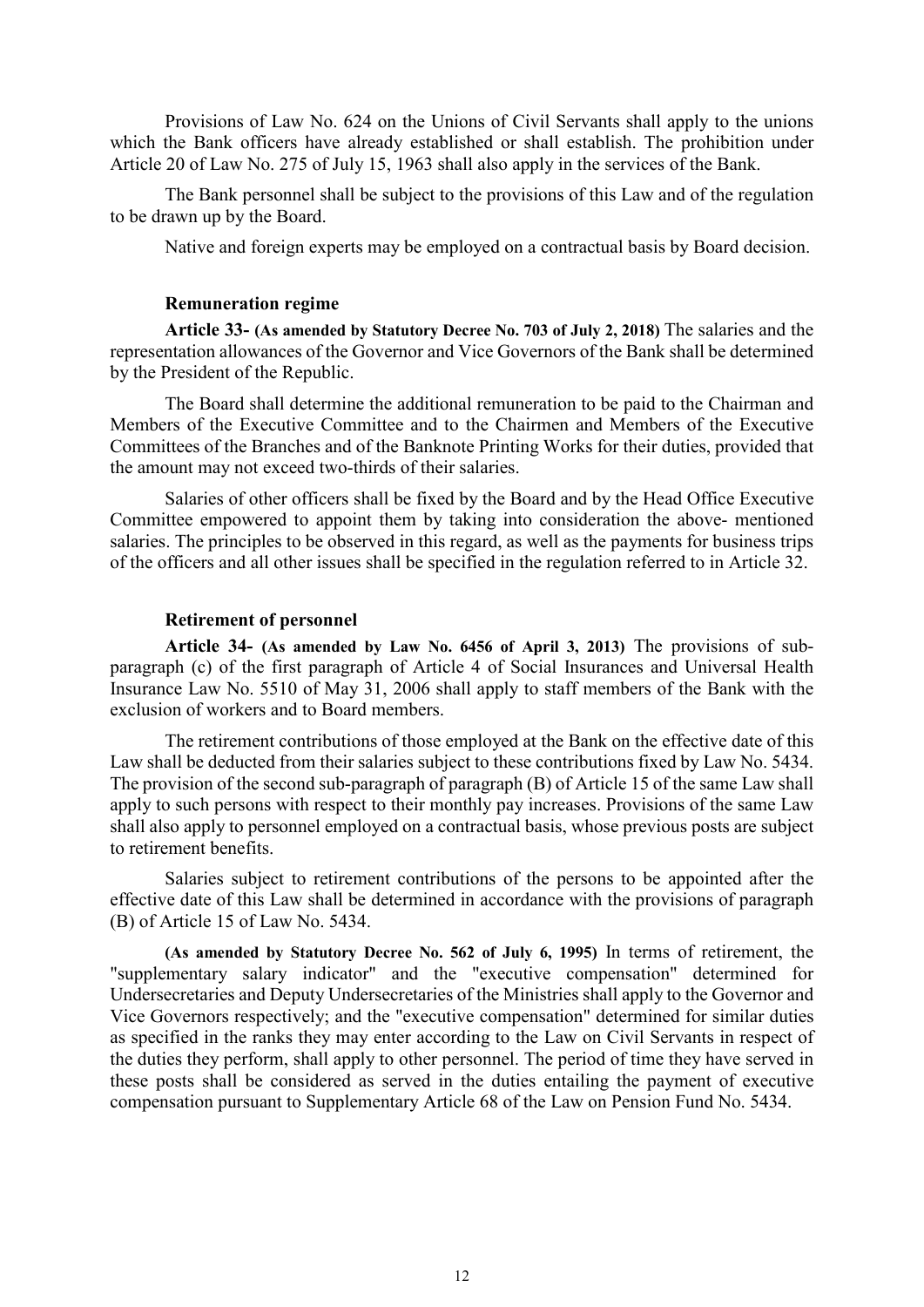### **Secrecy and responsibility**

**Article 35-** Staff members of the Bank shall be obliged to observe the secrecy of matters pertaining to the Bank or to persons and institutions dealing with the Bank which they acquire within their official capacities and due to their duties, and not to disclose these secrets, in any manner whatsoever, to those other than the authorities entitled by law.

This obligation shall continue to be binding even after they leave the Bank.

Staff members of the Bank shall be subject to the provisions on tort in the Code of Obligations for the damages they cause to the Bank in connection with their duties.

## **PART IV Duties and powers of the Bank**

## **CHAPTER I Issuance of banknotes**

### **Issuance of banknotes and obligatory circulation**

**Article 36-** a) The circulation of banknotes already issued and to be issued by the Bank shall be compulsory and they shall have unlimited capacity of payment.

b) **(As amended by Law No. 4651 of April 25, 2001)** The Bank shall also have the power to issue banknotes in connection with the operations stipulated in Articles 45, 52 and 53.

## **Replacement of banknotes**

**Article 37-** a) The Bank may replace the banknotes in circulation with new issues, when it deems necessary.

The old banknotes withdrawn from circulation shall fall into statute of limitations after ten years beginning from the date the replacement process commences.

The date on which the replacement process shall commence as well as the duration of the compulsory circulation of old banknotes within this ten years' period shall be determined by the Board and be published in the Official Gazette.

b) **(As amended by Statutory Decree No. 703 of July 2, 2018)** Based on the principles to be determined between the Presidency of the Republic and the Bank and in accordance with the "Gabarit" (quadrant scales method) to be set forth by regulation, old and worn out banknotes shall be replaced by the Bank with the banknotes kept in reserve.

c) Principles related to the cancellation and destruction of banknotes withdrawn from circulation, and banknotes replaced due to becoming old, worn out or mutilated shall be specified by regulation.

**Coins**

**Article 38- (Repealed by Law No. 1264 of May 28, 1970.)**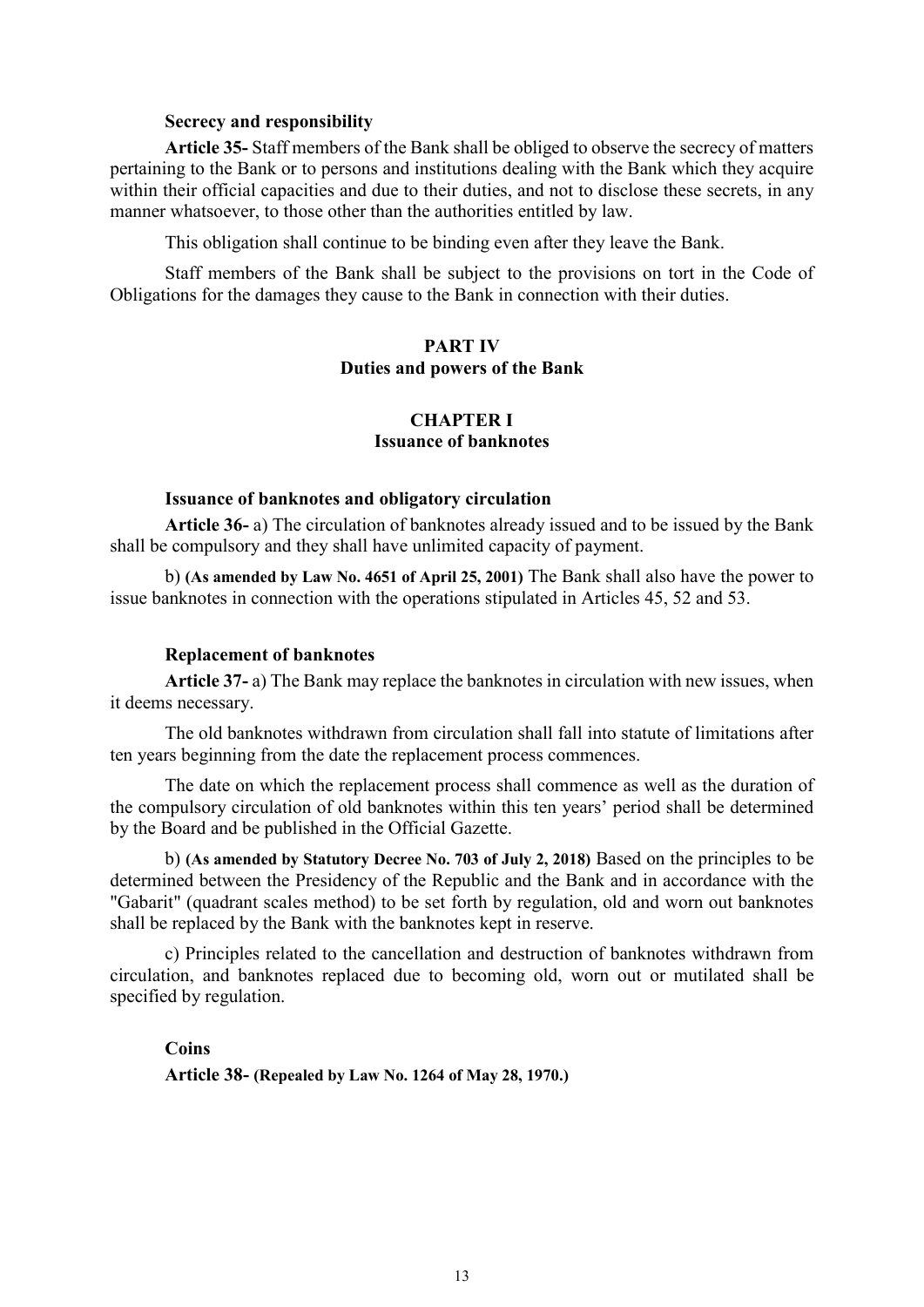## **CHAPTER II Duties and powers pertaining to the protection of the stability of the Turkish currency**

#### **Matters to be announced**

### **Article 39- (As amended by Law No. 3098 of December 6, 1984)**

The Bank shall announce the rates of rediscount, discount and interest applicable to its operations and the conditions of the open market policy, to be determined by the Board from time to time.

The buying and selling prices of gold and foreign exchange, to be determined by the Board in accordance with Article 4, as well as the decisions taken in conformity with subparagraphs (3) and (5) of Article 22 shall be published in the Official Gazette.

## **Duties and powers of the Bank in money and credit issues**

**Article 40-** I- a) **(As amended by Law No. 4651 of April 25, 2001)** The Bank may, as the lender of last resort, provide intraday or end-of-day credit facilities to the system against collateral so as to eliminate the technical payment problems which may obstruct the efficient functioning of the financial markets, and the temporary liquidity shortages that may cause interruption in the payment system.

## b) **(Repealed by Law No. 5411 of October 19, 2005.)**

c) **(As amended by Law No. 4651 of April 25, 2001)** The Bank may extend credit to the banks that are the subject of uncertainty and lack of confidence in the event of acceleration of fund withdrawals and uncertainty and lack of confidence in the banking system, in the amount to cover the withdrawal of funds, the conditions of which shall be determined by the Bank. In the event of bankruptcy of banks to which the Bank extends credit in accordance with this provision, the Bank shall participate to the bankrupt's estate as a privileged creditor for the amount of the credit extended and the interest pertaining to it.

## II- **(As amended by Law No. 5411 of October 19, 2005)**

(**As amended by Law No. 7186 of July 17, 2019**) Banks and other financial institutions to be deemed appropriate by the Bank including those issuing electronic payment instruments shall, by taking into consideration their on-balance sheet items or off-balance sheet items deemed appropriate, maintain reserve requirements in cash, at the accounts to be opened with the Bank. All types of procedures and principles pertaining to implementation including the scope of onbalance sheet items or off-balance sheet items deemed appropriate which are subject to reserve requirements, the ratio of reserve requirements, their establishment period and interest rate to be applied to those requirements when necessary, the transactions to be executed in extraordinary withdrawals from deposit or participation funds and in mergers, acquisitions and divisions shall be determined by the Bank.

(**As amended by Law No. 7186 of July 17, 2019**) The qualification and the ratio of the liquidity requirement to be maintained by the above-mentioned institutions shall be determined by the Bank when necessary.

When it is required according to the regulation to be issued by the Bank that, the reserve requirements are kept blocked in the accounts with the Bank, reserve requirements kept in the blocked accounts shall not be utilized to finance any purpose or issue, shall not be assigned or attached.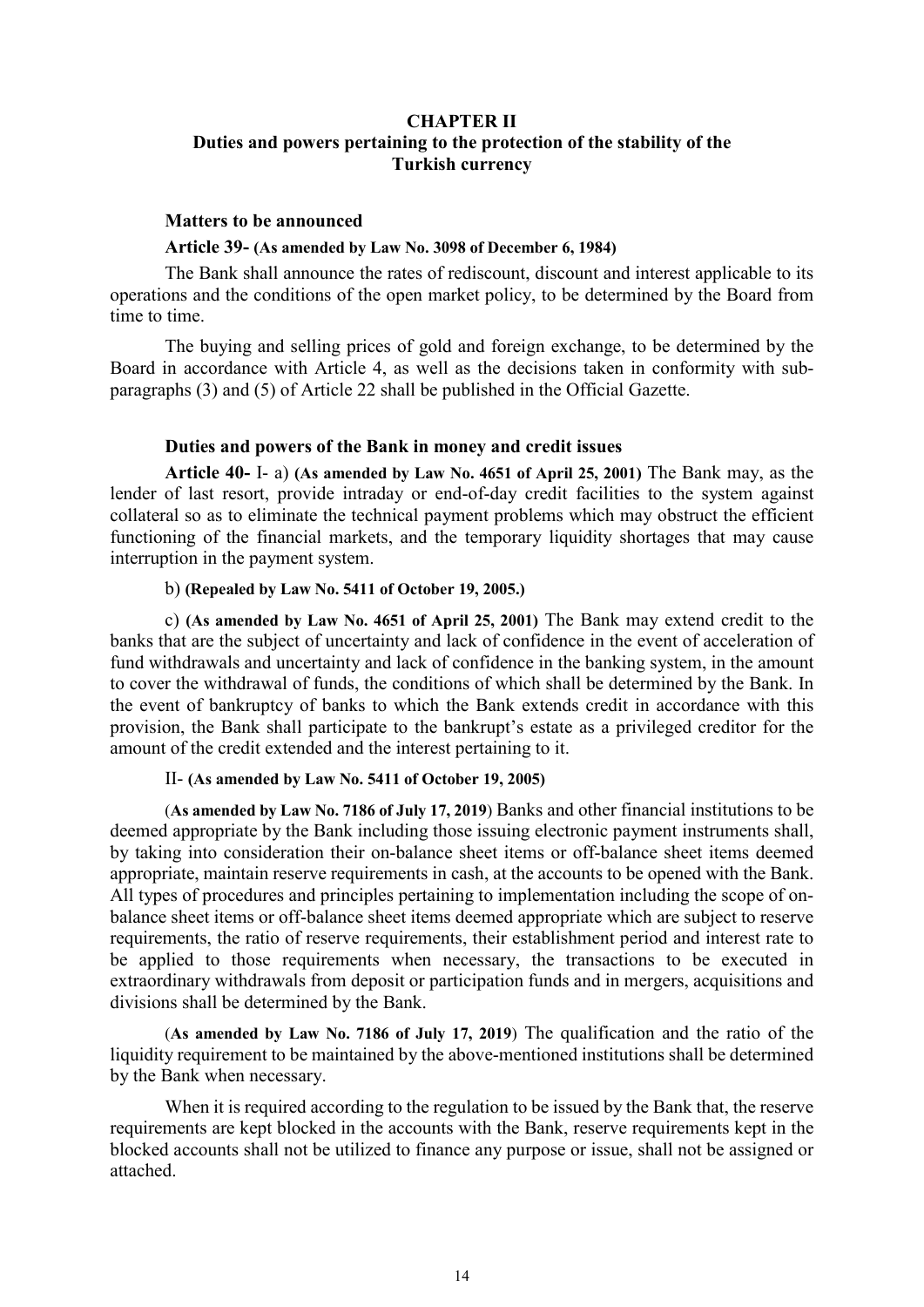Where reserve requirements and liquidity requirements are not established within the specified period or are established deficiently, the Bank, in accordance with the procedures and principles that it shall determine, shall be authorized, for the deficient portion, to either request interest-free deposit to be kept in the accounts with the Bank or impose penalty interest. The accrued penalty interest claims shall be collected in accordance with Law No. 6183 on the Procedure of Collection of Public Claims. The penalty interest so collected shall be registered as revenue to the Savings Deposits Insurance Fund.

## III- **(As amended by Law No. 4651 of April 25, 2001)**

a) Within the framework of the powers delegated to the Bank by legislation for the execution of its fundamental powers and duties, banks shall notify the Bank of the interest rates to be charged in credit operations and deposit-taking in accordance with the principles to be determined.

b) The Bank shall determine the terms and types of deposits in banks and the terms of participation funds in special finance houses.

c) **(Added by Law No. 7351 of January 19, 2022.)** The money, claims, goods, rights and assets of foreign country central banks which are available with the Bank may not be attached, no interim injunction or provisional attachment may be imposed thereon.

## **CHAPTER III Relations between the Bank and the Government and relevant duties**

#### **Acting as financial and economic advisor and fiscal agent**

#### **Article 41- (As amended by Law No. 6111 of February 13, 2011)**

The Bank shall be the financial and economic consultative organ of the Government. In this capacity, the Bank shall submit opinions concerning the matters, on money and credit policy, examination of which is requested by the Government.

The Bank may be assigned as the fiscal agent for the Government in the international financial and economic relations of the State.

**(As amended by Statutory Decree No. 703 of July 2, 2018)** The Bank may be entrusted with carrying out the financial servicing of all types of domestic borrowing notes, the exchange control and the implementation of foreign trade regime or with similar operations in accordance with special laws, Presidential Decrees or decisions based thereon. The Bank may not be held liable by third parties for the operations it shall perform in this capacity.

The Bank shall, upon the request of the Undersecretariat of Treasury, execute or have executed collections and disbursements of the State and all the Treasury operations both within the country or abroad, and domestic and foreign money transfers and remittances of all types. The charges to be applied for these operations shall be determined by the Bank.

The procedures and principles regarding payment of interest on the deposits belonging to the Undersecretariat of Treasury shall be set forth jointly by the Bank and the Undersecretariat of Treasury.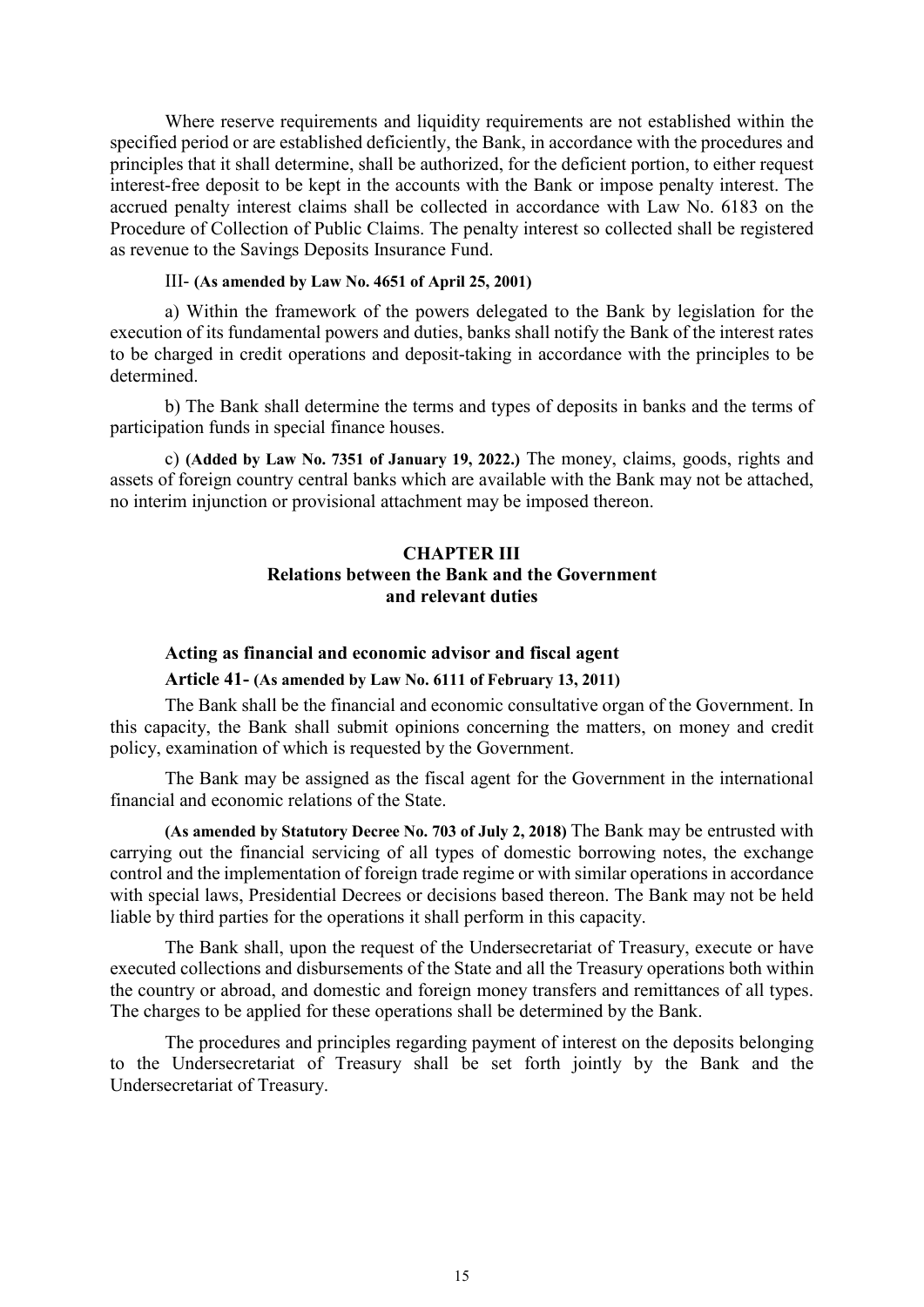## **Special audit and disclosure to public**

### **Article 42- (As amended by Law No. 4651 of April 25, 2001)**

**(As amended by Statutory Decree No. 703 of July 2, 2018)** The President of the Republic may have the operations and accounts of the Bank audited. The Presidency of the Republic may request any information in this regard from the Bank.

The Bank may have the balance sheet and the income statements audited by independent auditing institutions.

**(As amended by Statutory Decree No. 703 of July 2, 2018)** The Governor shall submit a report to the President of the Republic on the activities of the Bank and the monetary policy followed and to be followed, each year in April and October. The Bank shall furnish information regarding its activities to the Planning and Budget Commission of the Grand National Assembly of Türkiye twice a year.

The Bank shall prepare periodical reports concerning monetary policy targets and implementations and disclose these to public. In what periods the reports shall be prepared and the scope and disclosure procedure of the reports shall be determined by the Bank. In the event of incapability to achieve the determined targets in due time published or of the occurrence of the possibility of not achieving them, the Bank shall submit information to the Government in writing and inform the public disclosing the reasons and the measures to be taken thereof.

## **CHAPTER IV Request for information (As amended by Law No. 6111 of February 13, 2011)**

## **Authority to request information, the balance sheets and reports of banks**

## **Article 43- (As amended by Law No. 4651 of April 25, 2001)**

All banks, special finance houses, and other financial institutions deemed appropriate by the Bank, operating in Türkiye shall be obliged to submit their annual balance sheets and income statements along with the reports of their boards of directors and that of auditors to the Bank, at the latest within one month, after their general assembly meetings and the reports of independent auditing institutions after the date of preparation.

The Bank shall be authorized to request, in accordance with the procedures and principles that it shall determine, all kinds of information and documents from the establishments and institutions cited in the first paragraph in order to be able to perform its duties assigned by this Law and other legislation. The establishments and institutions indicated in the first paragraph shall be obliged to submit the information requested within the period specified by the Bank. The Bank may, when necessary, suspend or restrict the operations authorized by this Law, of the establishments and institutions cited in the first paragraph, who fail to provide the required information accurately and in a timely manner to the Bank.

**(As amended by Statutory Decree No. 703 of July 2, 2018)** The Bank, concerning the issues that fall within the scope of its powers and duties, may request information from establishments and institutions assigned to regulate and supervise the establishments and institutions referred to in the first paragraph. The Bank may, when necessary, convey its opinions and observations regarding the establishments and institutions referred to in the first paragraph, to the Presidency of the Republic, Banking Regulation and Supervision Agency and to other establishments and institutions authorized to regulate and supervise the said.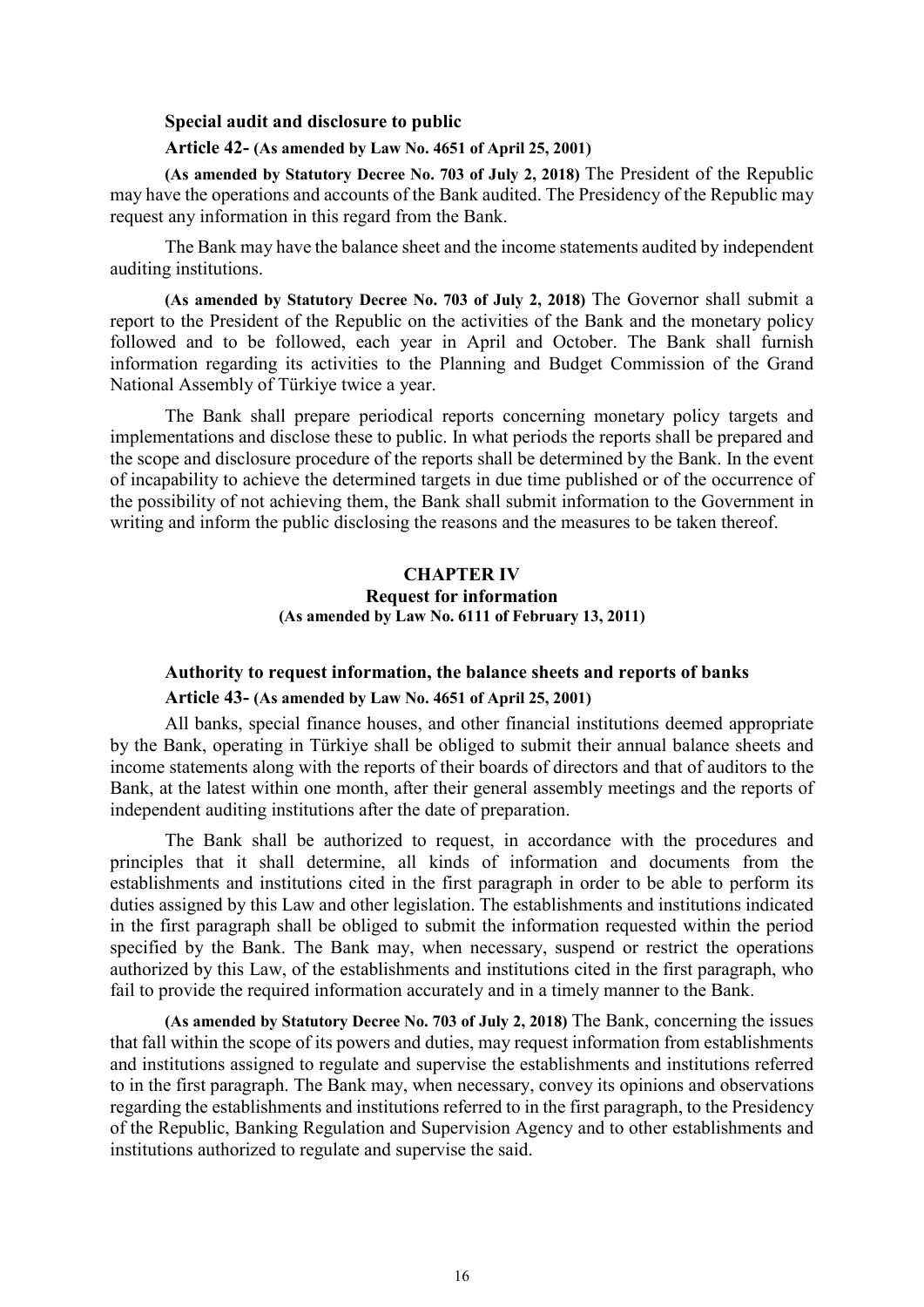The Bank may, in collecting statistical information, cooperate with public establishments and institutions, Undersecretariat of Treasury, State Institute of Statistics and the authorities of other countries entitled to collect statistical information and with international institutions. The Bank shall be authorized to directly request and collect, all statistical information relating to the financial system and other statistical information that shall be deemed necessary for the surveillance of developments in the economy and the balance of payments, from banks, other financial institutions and persons. The ones from whom information is requested shall be obliged to submit this information accurately in accordance with the procedures and principles to be determined by the Bank. The Bank shall be authorized to investigate and supervise the accuracy of this information with the concerned parties, and to request additional information and documents.

The Bank may publish the statistical information that it deems necessary. However, the Bank may not publish or disclose the statistical information having a private and personal nature nor may it submit these to any official authority or private body other than the Banking Regulation and Supervision Agency. This information shall not be used for purposes other than those of statistical nature nor as means of evidence.

#### **Authority to request information from real and legal persons**

**Article 44- (The redrafted Article 44 by Law No. 7061 of November 28, 2017, which was repealed by Law No. 6111 of February 13, 2011)**

The Bank shall, in order to monitor the operations of real and legal persons which affect their foreign exchange position, be authorized to request all kinds of information and documents from real and legal persons that it shall determine. The procedures and principles, including also the scope, collection and monitoring methods, supervision of the accuracy and sharing of the information and documents to be requested and provision of outsourcing services, shall be determined by the Bank.

In the implementation of this article, the provisions of Article 35 and sub-paragraph (a) of paragraph (II) of Article 68 of this Law shall also apply to employees of outsourcing institutions.

## **PART V Operations to be performed by the Bank**

## **CHAPTER I Operations with credit institutions**

# **Acceptance of bills and documents for rediscount and advance Article 45- (As amended by Law No. 4651 of April 25, 2001)**

**(As amended by Law No. 6745 of August 20, 2016)** The Bank may, within the scope of principles that it shall determine, accept commercial bills and documents to be presented by banks for rediscount, provided that they bear at least two signatures of solvent persons. The types of commercial bills to be accepted for rediscount and all other issues shall be stipulated by the Bank. The maximum amount of loans to be extended in accordance with this article and their limits as per credit types shall be determined by the Bank by taking monetary policy principles into consideration.

The Bank may also grant advances against the bills that it may accept for rediscount.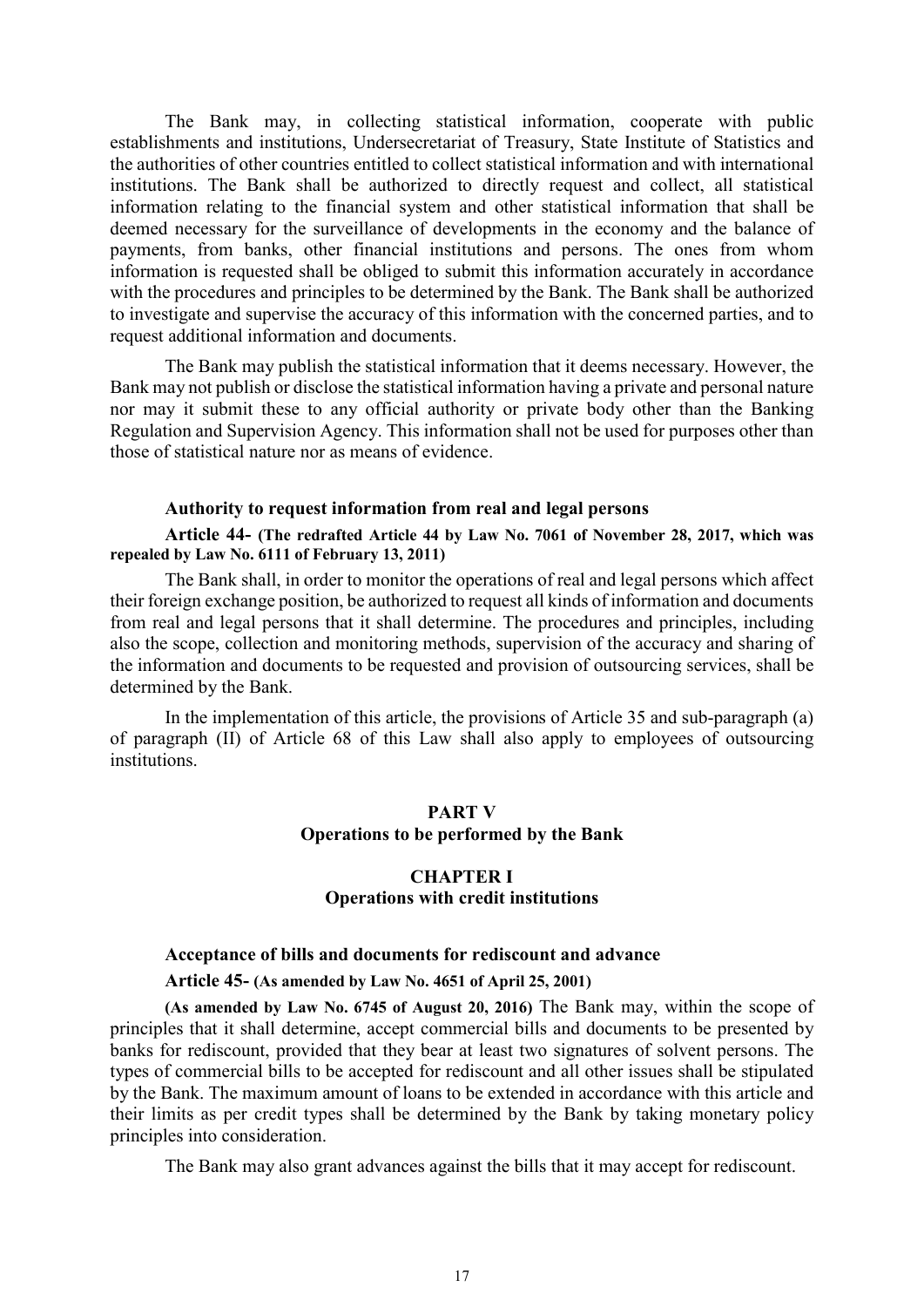**Medium term rediscount and advance operations Article 46- (Repealed by Law No. 4651 of April 25, 2001.)**

**Maximum amount of bills to be accepted for rediscount or advance Article 47- (Repealed by Law No. 4651 of April 25, 2001.)**

**Advance against bonds Article 48- (Repealed by Law No. 4651 of April 25, 2001.)**

**Discount Committees of the Head Office and of the Branches Article 49- (Repealed by Law No. 4651 of April 25, 2001.)**

## **CHAPTER II Operations with the Treasury and public institutions**

**Short-term advances to the Treasury Article 50- (Repealed by Law No. 4651 of April 25, 2001.)**

**Credit to public institutions Article 51- (Repealed by Law No. 4651 of April 25, 2001.)**

## **CHAPTER III**

### **Open market operations**

## **Article 52- (As amended by Law No. 4651 of April 25, 2001)**

The Bank may, with an aim to effectively regulate the money supply and the liquidity in the economy within the framework of monetary policy targets, conduct open market operations against the Turkish Lira such as outright purchase and sale of securities, repurchase and reverse repurchase, lending and borrowing securities and lending and borrowing of the Turkish Lira deposits, and act as an intermediary in these operations. The open market operations to be carried out by the Bank and their procedures and principles, and the instruments bearing high liquidity and low risk levels which shall be subject to open market operations shall be determined by the Bank.

The Bank, within the scope of open market operations, may issue liquidity bills whose maturity shall not exceed 91 days, and that shall be tradable in the secondary markets, for its own account and behalf. However, the matters such as the prevention of the liquidity bills from being a permanent alternative investment tool, and the limitation of the issuance of the said bills merely with the aim to promote the effectiveness of open market operations shall be taken into consideration. The agreement period of repurchase, reverse repurchase and the Turkish Lira deposit transactions of the Bank shall not exceed 91 days; the initiation of the period shall be the value date of the transactions.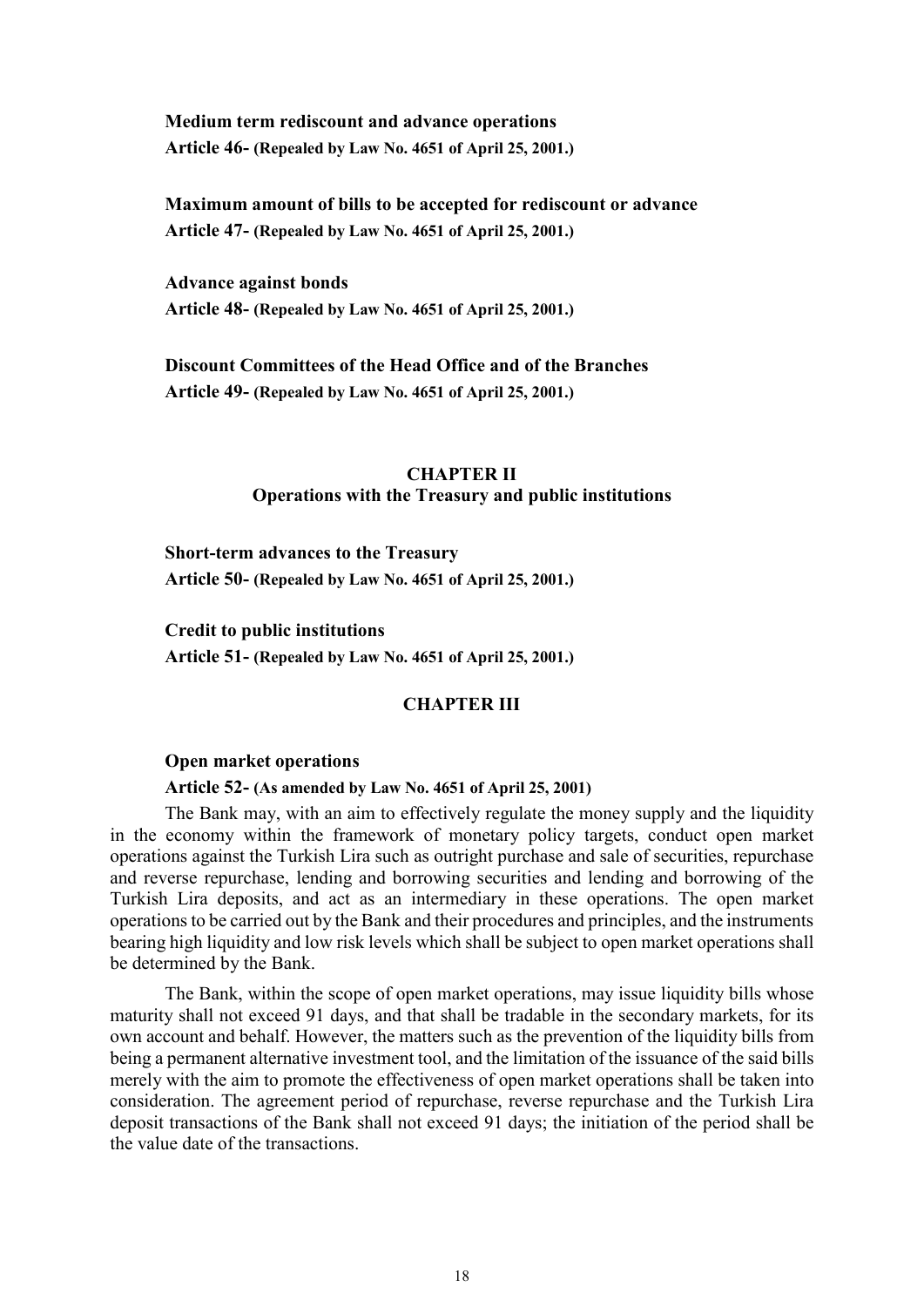The Bank shall be authorized to designate establishments and institutions related to the operations falling within the scope of this article, from among banks and intermediary institutions specified in Law No. 2499 on Capital Markets, by taking the nature of the operation into consideration.

Open market operations shall be conducted only for monetary policy purposes and shall not be conducted to provide credit to the Treasury, to public establishments and institutions, or to other establishments and institutions.

### **CHAPTER IV**

## **Operations on gold and foreign exchange**

#### **Article 53- (As amended by Law No. 4651 of April 25, 2001)**

a) In order to determine the value of the Turkish Lira against foreign currencies, the Bank may, within the framework of its monetary policy, execute spot and forward purchase and sale of foreign exchange and banknotes, and may execute foreign exchange swaps and other derivatives transactions provided that the conditions thereof shall be determined beforehand.

b) The Bank shall manage the gold and foreign exchange reserves of the country consistent with the monetary policy targets and practices. The Bank may, with this objective and in compliance with the procedures and principles that it shall determine, perform all kinds of banking activities in the domestic and international markets covering spot or forward purchase and sale of gold, foreign exchange, securities and derivatives products, as well as lending and borrowing operations, by taking into consideration the safety, liquidity and return priorities respectively.

#### **Loan limits**

**Article 54- (Repealed by Law No. 4651 of April 25, 2001.)**

## **CHAPTER V**

#### **Other operations**

**Article 55-** The Bank may perform banking operations and services to be determined by the Board.

The Bank shall supervise the operations of interbank clearing houses which already exist or which shall be established in the future in places where the branch offices are located.

#### **PART VI**

## **Operations prohibited for the Bank**

#### **Article 56- (As amended by Law No. 4651 of April 25, 2001)**

The Bank may not, grant advance and extend credit to the Treasury and to public establishments and institutions, and may not purchase debt instruments issued by the Treasury and public establishments and institutions in the primary market.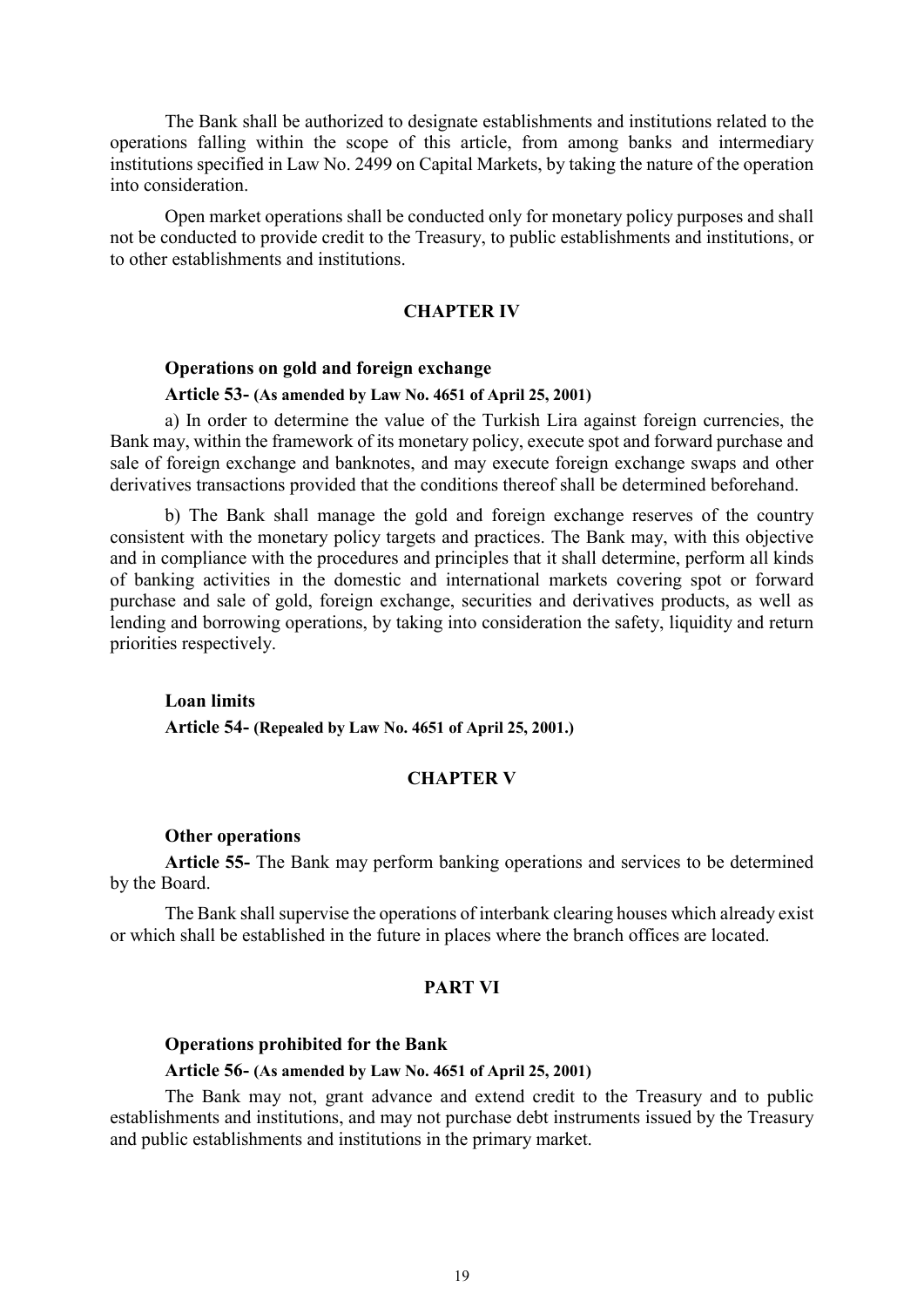The Bank may not extend credit and grant advance except for the operations authorized by this Law, and the credit to be extended and the advance to be granted may not be unsecured or without cover, and in any manner whatsoever the Bank may not, be a guarantor or provide security except for the transactions directly related to itself.

## **PART VII**

## **Accounts and balance sheet of the Bank, bulletin, exceptions, exemptions and miscellaneous provisions**

## **CHAPTER I**

## **Accounts of the Bank and accounting period of the balance sheet**

**Article 57-** The accounting period of the Bank shall be the calendar year.

### **Balance sheet and report**

### **Article 58- (As amended by Statutory Decree No. 703 of July 2, 2018)**

The Bank shall, prior to the meeting of the General Assembly, submit to the Presidency of the Republic the balance sheet and the income statement along with the annual report to be prepared as of the end of each calendar year and shall have the balance sheet published in the Official Gazette.

#### **Provisions and special reserves**

**Article 59-** Provisions, in the amounts to be deemed appropriate by the Board, may be set aside from the gross annual profit of the Bank in order to cover certain risks which may occur in the following years due to the operations exclusive to the Bank.

Banknotes whose statute of limitations has expired as well as the differences arising from replacement in accordance with paragraph (b) of Article 37 shall be included in special reserves.

### **Allocation of the profit**

**Article 60-** The annual net profit of the Bank shall be allocated in the following order:

a) **(Repealed by Law No. 7186 of July 17, 2019.)**

b) 6 percent of the nominal value of its share capital to the shareholders as the first dividend;

c) **(As amended by Law No. 7186 of July 17, 2019)** After deducting the above-stated percentage; a maximum of 5 percent of the remaining amount to the staff members of the Bank in an amount not to exceed the sum of two months' of their salaries and 10 percent to the reserve fund;

d) A second dividend to the shareholders in the ratio of a maximum of 6 percent of the nominal value of its share capital by a decision of the General Assembly.

The balance shall be transferred to the Treasury after this allocation.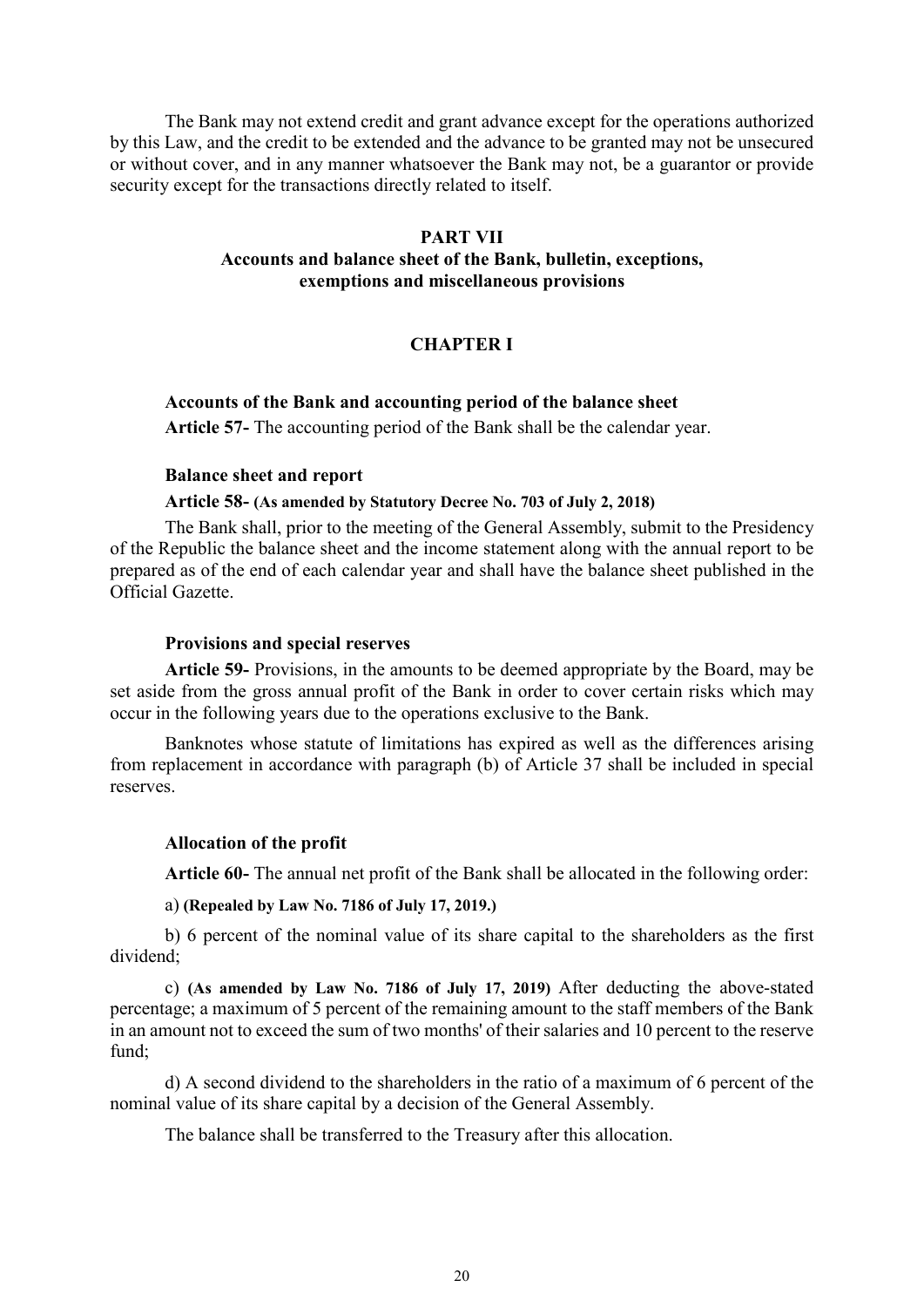**(Added by Law No. 7186 of July 17, 2019.)** Accumulated reserve funds, excluding the reserve fund set aside from the profit of last year, may be allocated by being added to the profit every year.

### **Valuation differences**

## **Article 61- (As amended by Law No. 6009 of July 23, 2010)**

The valuation differences, arising from the valuation of foreign exchange and banknotes, other assets and obligations in terms of foreign currency, and gold in the assets and liabilities of the Bank due to changes in the value of Turkish currency against foreign currencies and changes in the price of gold in international markets, shall be monitored in a separate account.

Unrealized valuation differences accrued in favor of the Bank as the result of the valuation of foreign exchange and banknotes, and other assets and obligations in terms of foreign currency, and gold in the assets and liabilities of the Bank due to changes in the value of Turkish currency against foreign currencies and changes in the price of gold in international markets, shall not be included in the profit of the valuation period and not be recognized as income in corporate tax assessment. Unrealized valuation differences accrued against the Bank, on the other hand, shall not be deducted from the profit of the valuation period and not be recognized as expense in corporate tax assessment.

The provision of Article 280 of Tax Procedure Law No. 213 shall not apply to the valuation to be made under this article.

#### **Liquidation**

**Article 62-** In the event of liquidation of the Bank, the principles applicable to the liquidation shall be laid down by a law. The value of the shares shall firstly be paid out from the net assets originating from the liquidation. Of the amount remaining after the payment of the shares at par, 80 percent shall be paid to the Government, and 20 percent to the shareholders.

## **CHAPTER II**

#### **Bank bulletin**

**Article 63-** The Bank shall issue a bulletin briefly showing the statement of account as of the end of each week and shall also publish it in the Official Gazette.

The Bulletin shall contain the cash balance, gold holdings, foreign exchange position, the aggregate of the domestic bills to be paid, the Bank's deposits in foreign countries, and other claims on one hand; and the capital of the Bank, its reserves, the amount of banknotes in circulation, the deposits with the Bank, and other debts on the other hand; as well as the current rediscount, discount and interest rates applicable to the Bank's operations.

This bulletin shall be sent to the institutions to be deemed necessary and to foreign central banks.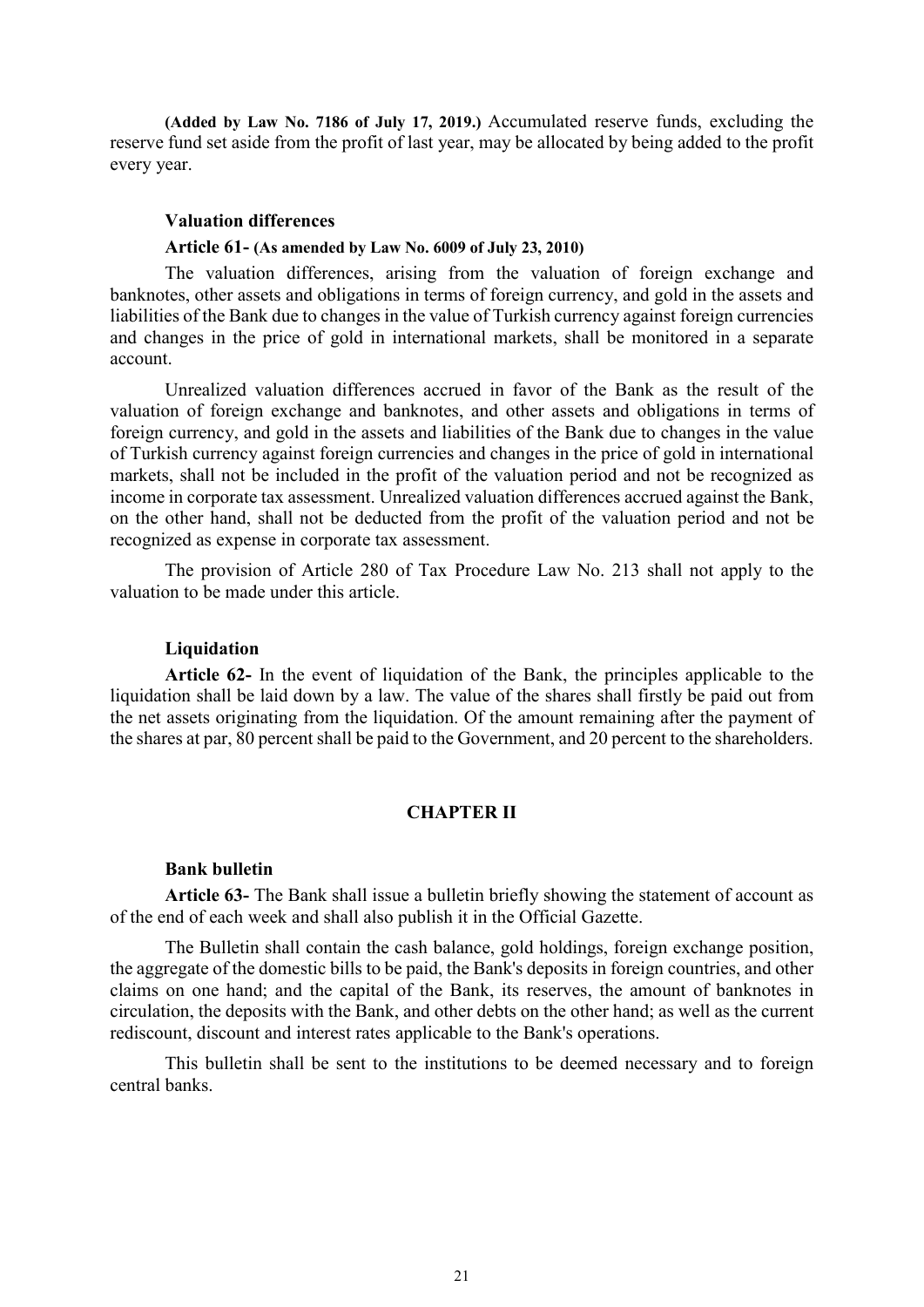# **CHAPTER III Exemptions, exceptions and miscellaneous provisions**

## **Exemption from taxes, duties and charges**

**Article 64-** The capital of the Bank, its reserves, profits accrued in respect of class (A) shares as well as gold bullion or gold coins to be imported by the Bank; the imports to be effected for the Banknote Printing Works and its installations shall be exempt from all kinds of taxes, duties and charges.<sup>[3](#page-27-2)</sup>

The Bank shall be exempt from stamp duty as well as from duties and charges of any kind to be paid in connection with all the documents, announcements and other similar items associated with its own banking operations.

#### **Tariffs applicable to the transportation of valuables**

**Article 65-** Weight-based freight tariffs shall apply to the transportation of all kinds of gold coins, gold bullion and the Turkish Lira banknotes, as well as bonds, bills and foreign banknotes belonging to the Bank by the vehicles of Türk Hava Yolları A.O., Türkiye Cumhuriyeti Devlet Demir Yolları İşletmesi, Denizcilik Bankası T.A.O. and D.B. Deniz Nakliyatı T.A.Ş..

## **Nature of the books and records of the Bank**

**Article 66-** All kinds of documents, records, books and bills of the Bank and the statements of account based thereupon shall be considered official documents.

### **Domicile of the debtor**

**Article 67-** The address given by the debtors or by their guarantors during the conduct of a transaction with the Bank shall be considered their legal domicile. Subsequent changes shall not alter the jurisdiction of the court or enforcement power.

#### **Penal provisions**

### **Article 68- (As amended by Law No. 5728 of January 23, 2008)**

I- a) Any officer or relevant person of banks and of other financial establishments and institutions, who does not comply with the regulations set forth by the Bank within the framework of the powers granted to it through the fourth paragraph of Article 4 and Article 52 on open market operations, of this Law, and who fails to establish in due time or who establishes deficiently the ratios fixed for reserve requirements and liquidity requirement pursuant to paragraph (II) of Article 40 of this Law, shall be sentenced to a judicial fine of two hundred to four hundred days.

b) **(As amended by Law No. 6111 of February 13, 2011)** Any officer or relevant person of banks and of other financial establishments and institutions, who fails to furnish the documents and information specified in the first and second paragraphs of Article 43 of this Law, or who provides inaccurate information and documents, or who obstructs the audit set forth in the fourth paragraph of Article 4 of this Law, shall be sentenced to a penalty of imprisonment for a term of one to three years and a judicial fine of four hundred to eight hundred days.

The commencement of an investigation and prosecution in connection with the offences described in this paragraph shall be subject to the filing of a petition by the Banking Regulation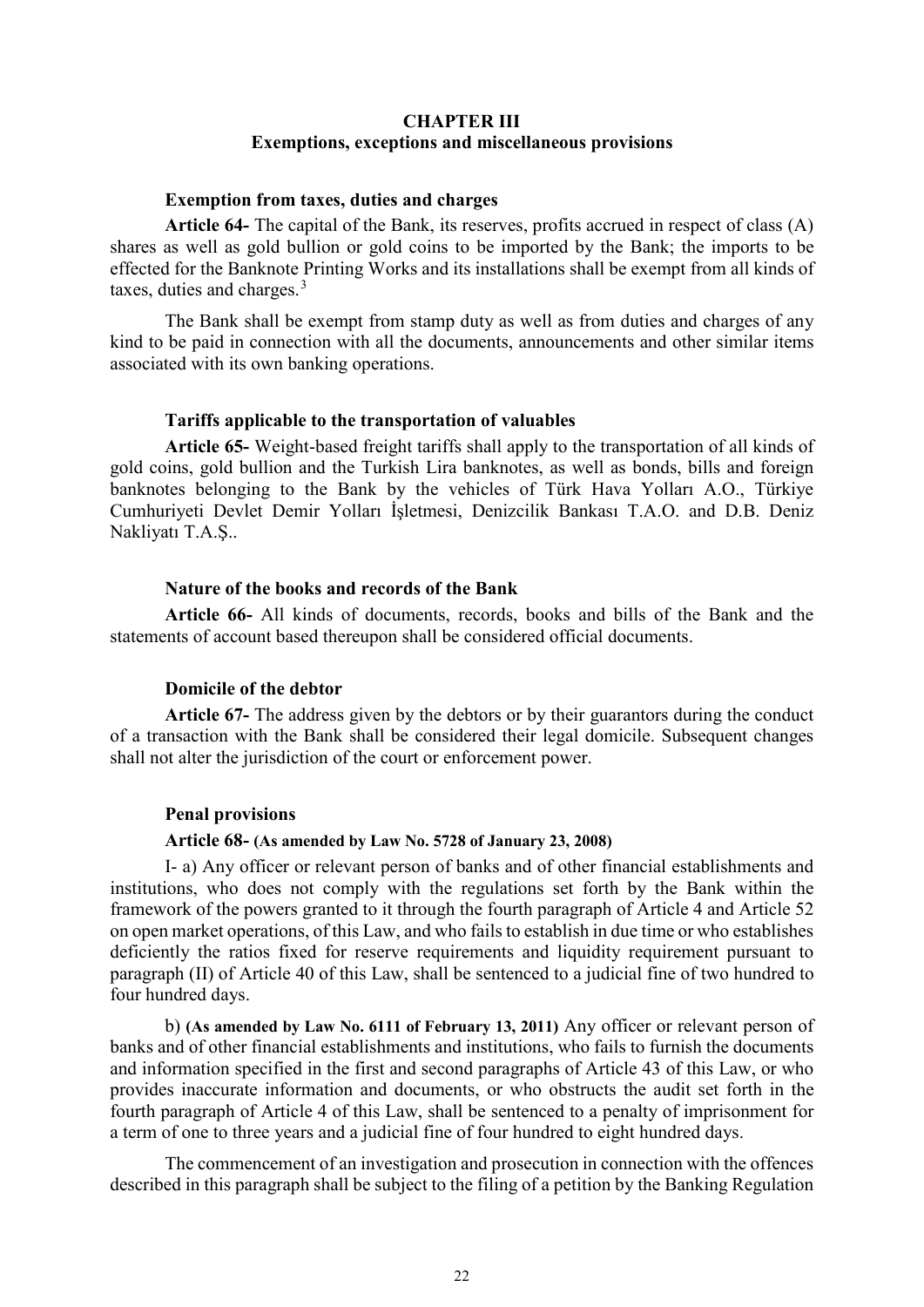and Supervision Agency with the Office of the Chief Public Prosecutor either upon the request of the Bank or after obtaining the Bank's opinion. In this case, the provisions of Article 162 of the Banking Law shall apply.

II- a) Any staff member of the Bank who violates the first and second paragraphs of Article 35 of this Law shall be sentenced to a penalty of imprisonment for a term of one to three years and a judicial fine which shall not be less than hundred days.

Any staff member of the Bank who discloses confidential information in order to obtain benefits for himself or other persons shall be sentenced to a penalty of imprisonment for three to five years and a judicial fine of one thousand to ten thousand days.

b) Any staff member of the Bank who embezzles, for the benefit of himself or another, the money, or the documents or bills which substitute for money, or other goods, which he is obliged to keep and supervise or possession of which is delivered to him by reason of his office, shall be punished with a penalty of imprisonment for six to twelve years and a judicial fine of up to five thousand days and also be sentenced to indemnify the damage incurred by the Bank.

Where the offence is committed by conducting fraudulent acts to ensure that the embezzlement shall not be discovered, the offender shall be sentenced to a penalty of imprisonment which shall not be less than twelve years and a judicial fine of up to twenty thousand days; however, the amount of the judicial fine shall not be less than three times the damage incurred by the Bank. Furthermore, if the damage occurred has not been indemnified, the court shall, on its own initiative, render a judgment for the payment.

In the event that the money, or the documents or bills that substitute for money, or other goods, which are embezzled, are returned in their original state or the damage incurred is totally indemnified, prior to the initiation of the investigation, two thirds of the penalty to be imposed shall be reduced.

If, prior to the commencement of the prosecution, the embezzled money, or such documents or bills that substitute for money, or other goods, are voluntarily returned in their original state or the damage incurred is totally indemnified, the penalty to be imposed shall be reduced by one half. In case this happens before the judgment is rendered, the penalty to be imposed shall be reduced by one third.

Where the value of the money, or of the documents or bills that substitute for money, or of other goods, which are the subject matter of the offence of embezzlement, is minimal, the penalty to be imposed shall be reduced by one third to one half.

**(As amended by Statutory Decree No. 703 of July 2, 2018)** The commencement of an investigation and prosecution, against the Bank personnel in connection with the offences described in this paragraph and their actions during the performance of their duties specified in the Law, shall be subject to the filing of a petition by the Board with the Office of the Chief Public Prosecutor, and the commencement of an investigation and prosecution against other staff members of the Bank who are in office by appointment and election shall be subject to the filing of a petition by the President of the Republic with the Office of the Chief Public Prosecutor.

III- a) Anyone who intentionally takes an action which may tarnish the reputation or damage the credibility or assets of the Bank or who disseminates and publishes false information to that effect shall be sentenced to a penalty of imprisonment for one to two years and a judicial fine which shall not be less than hundred days.

b) Any real person or any responsible person of a legal entity, who fails to furnish the documents and information in the fourth paragraph of Article 43 of this Law accurately in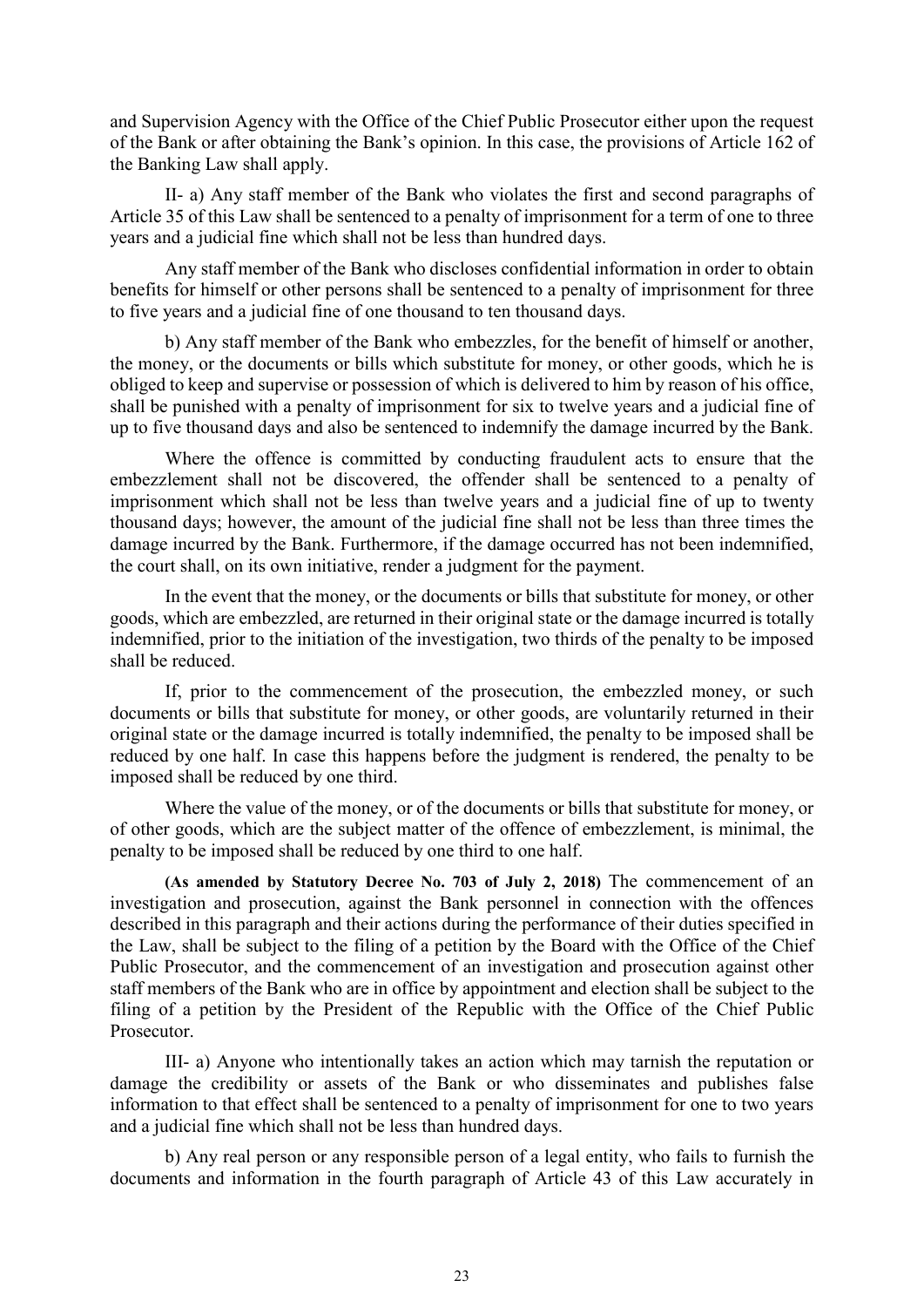accordance with the procedures and principles specified, shall be sentenced to a judicial fine of thirty to sixty days.

The commencement of an investigation and prosecution in connection with the offences described in this paragraph shall be subject to the filing of a petition by the Office of the Governor with the Office of the Chief Public Prosecutor.

IV- **(Added by Law No. 7061 of November 28, 2017.)** Any real person or any officer or relevant person of a legal entity, who fails to furnish, who furnishes inaccurately or who furnishes inconsistently with the determined procedures and principles, the information and documents requested by the Bank pursuant to Article 44 of this Law, shall be sentenced to a judicial fine of one thousand to two thousand days.

## **Supplementary Article - (Added by Law No. 3098 of December 6, 1984.)**

The terms "Minister of Finance" and "Ministry of Finance" referred to in Law on the Central Bank of the Republic of Türkiye No. 1211 of January 14, 1970 are amended to read as "Prime Minister" and "Prime Ministry" respectively.

**Provisional Article 1-** The Board of Directors of the Bank shall be transformed into Board as of the effective date of this Law; the duties of the members shall continue until the end of their respective terms of office. The duties of the member of the Board of Directors representing the personnel shall terminate on the effective date of this Law.

**Provisional Article 2-** As of the effective date of this Law, the General Director of the Bank shall be designated as "Governor" and the Assistant General Directors of the Bank as "Vice Governors", and their duties shall continue until the end of their respective terms of office.

**Provisional Article 3-** Those who are auditors on the effective date of this Law shall continue to perform their duties as members of the Audit Committee until the end of their terms of office.

**Provisional Article 4-** The duties of other persons employed in the Bank on the effective date of this Law shall continue.

**Provisional Article 5-** Treasury bills held in the portfolio of the Bank on the effective date of this Law shall be liquidated in accordance with the principles and conditions to be determined by the Ministry of Finance and the Bank; and the advance account which has been extended to T. Emlak Kredi Bankası against Treasury guaranteed bonds shall be liquidated in accordance with the principles and conditions to be determined by the Ministry of Finance, the Bank and the institution concerned.

**Provisional Article 6-** The banknotes issued in accordance with the Law No. 1715 and which circulate on the effective date of this Law shall remain in circulation under the provisions of this Law until they are replaced by a new issue.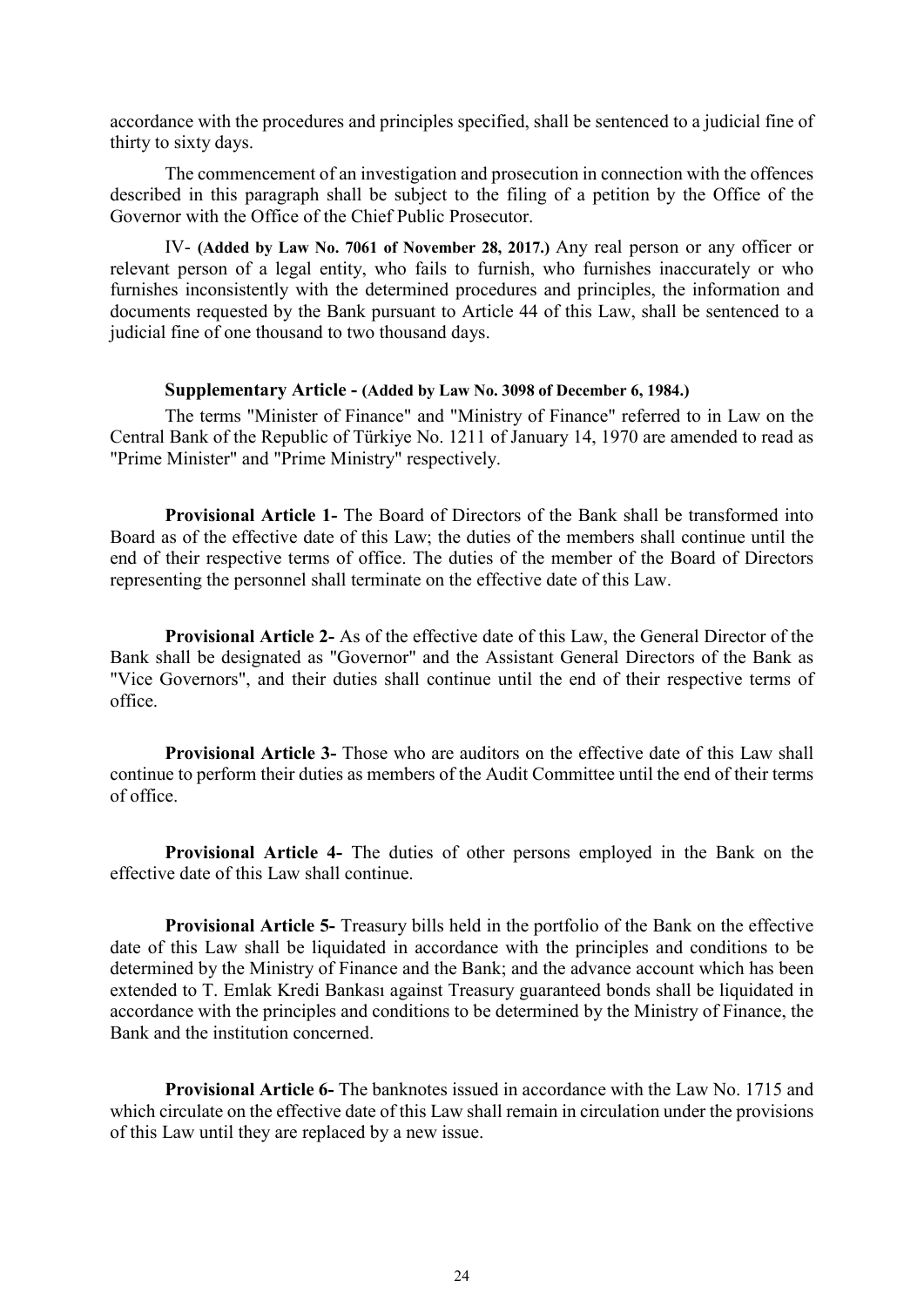**Provisional Article 7-** All the decisions taken by the Committee for the Regulation of Bank Credits shall continue to be valid after the effective date of this Law unless otherwise decided by the Bank.

**Provisional Article 8-** The aggregate of the shares corresponding to the TL 10 million increase in the capital which was raised from TL 15 million to TL 25 million in accordance with Article 5 of this Law, shall be allocated to class (A).

The amount corresponding to the TL 10 million shares in question shall be covered all at once from the available provisions with the Bank until the first meeting of the General Assembly after the effective date of this Law.

## **Provisional Article 9**[4](#page-27-3) **- (Added by Law No. 3985 of April 21, 1994.)**

The amounts accumulated as to 1994 and the previous periods in the advance account specified in Article 50 and the amounts to be utilized between 1995 and 1998 shall be liquidated in accordance with the principles to be determined between the Prime Ministry and the Bank.

## **Provisional Article 10- (Added by Law No. 6111 of February 13, 2011.)**

According to the result of the oral examination-interview held between 25/8/2009 and 28/8/2009, the rights relating to the result of the examination, of the assistant specialists appointed to the Central Bank of the Republic of Türkiye whose employment has been terminated without their request, shall be reserved. The education and the apprenticeship of these nominees shall continue from where they stopped. With a view to benefit from the provisions of this Article, it shall be required to apply to the Bank within ten working days as of the effective date of this Article.

## **Provisional Article 11- (Added by Law No. 6456 of April 3, 2013.)**

Audit Committee members who are on duty on the effective date of this Article shall continue to perform their duties until the end of their terms of office.

## **Provisional Article 12- (Added by Law No. 7186 of July 17, 2019.)**

All of the reserve funds which are set aside until the effective date of this article, and all of the accumulated extraordinary reserve funds excluding its part set aside from the profit of last year, shall be transferred to the Treasury without seeking the decision of the General Assembly.

## **Laws repealed**

**Article 69-** Law on the Replacement of Banknotes by Their Reserves No. 1514 of 2.6.1929, and Law on the Central Bank of the Republic of Türkiye No. 1715 of 11.6.1930, together with the Laws, which amend or are annexed to this Law, No. 3133 of 12.2.1937; No. 4431 of 12.6.1943; No. 5167 of 4.2.1948; No. 5256 of 8.7.1948; No. 5377 of 2.5.1949; No. 6544 of 27.4.1955; No. 6571 of 18.5.1955; No. 6758 of 25.6.1956; No. 260 of 24.2.1961; No. 142 of 3.1.1963; No. 583 of 21.4.1965 and Articles 33 and 47 of Banks Act No. 7129; paragraph 2 of Article 9, as amended by Law No. 302, of Law No. 2279 on Loans, are repealed.

**(Added by Law No. 6111 of February 13, 2011.)** The provision of sub-paragraph (c) of Article 14 of Law No. 3624 dated 12/4/1990 on the Establishment of the Small and Medium-sized Industry Development Organization shall not apply to the Bank.<sup>[5](#page-27-4)</sup>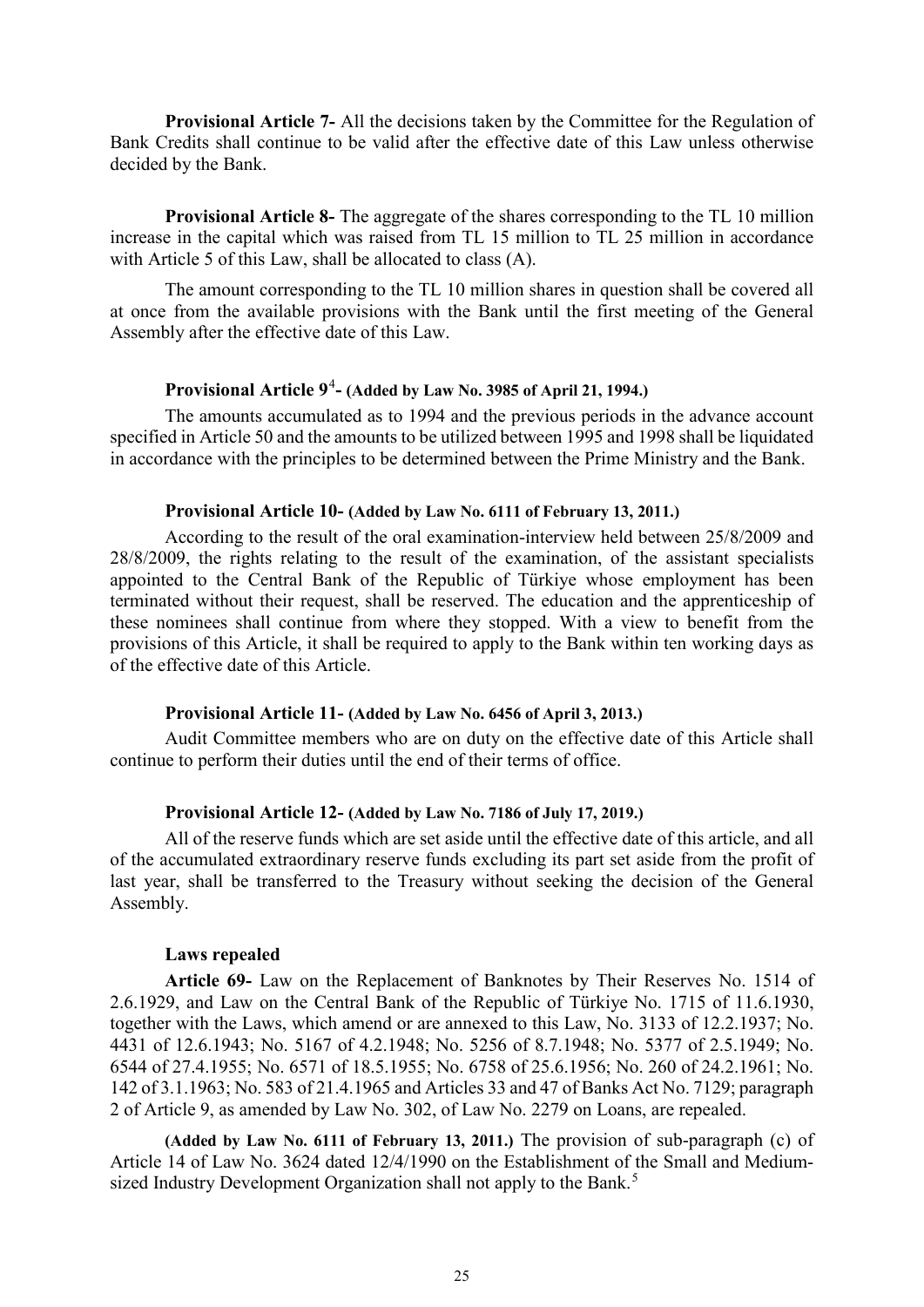The third paragraph of Article 4 of Law No. 4[6](#page-27-5)8<sup>6</sup> of May 12, 1964 is amended to read as follows:

"The Central Bank of the Republic of Türkiye shall not be deemed as Public Economic Enterprise and shall not be subject to the audit set forth by this Law. Auditing of this Bank by the Grand National Assembly of Türkiye shall be conducted through the examination of the national budget as referenced in Article 94 of the Constitution."

The final paragraph of Article 4 of Law No. 468 dated May 12, 1964 is amended to read as follows:

"The administrations, institutions and public professional organizations stated in paragraphs 1 and 2 shall be deemed as public corporate bodies for the purposes of paragraph 1."

Provisions of current laws in force which do not comply with this Law shall not apply to the Bank.

## **Effective date**

**Article 70-** This Law shall become effective on the date of its publication.

## **Enforcement**

**Article 71-** The Council of Ministers shall be entrusted with the enforcement of this Law.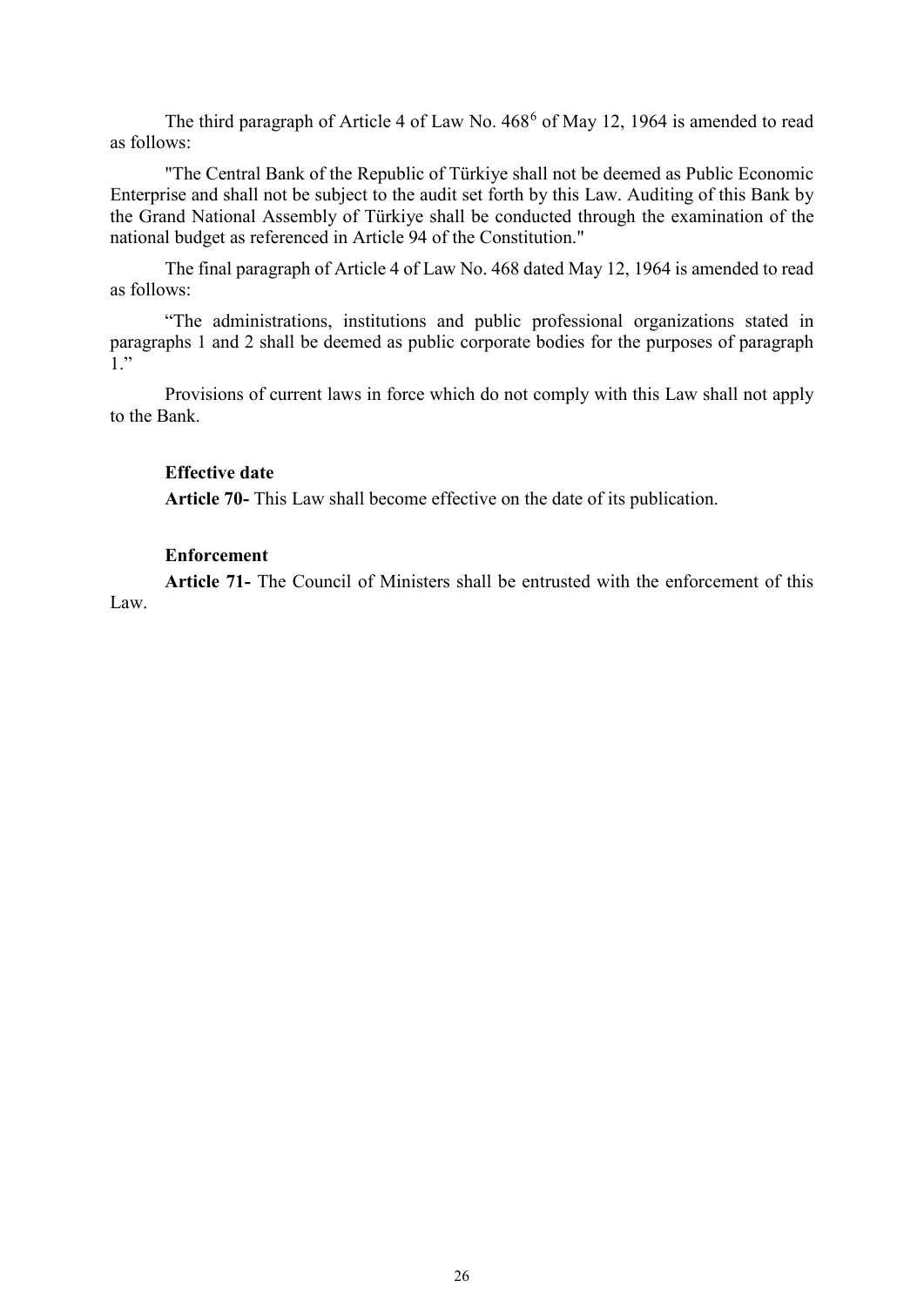## **Articles of Law No. 4651 of April 25, 2001, which may not be inserted to this Law, are as follows:**

**Provisional Article 1-** The provision pertaining to the terms of office stipulated in Article 29 of Law No. 1211 which is amended by Article 5 of this Law shall not be applicable to the Vice Governors who shall be in office on the effective date of this Law.

**Provisional Article 2-** The amounts accumulated at the advance account described in Article 50 of Law No. 1211 which is repealed by Article 16 of this Law shall be liquidated in accordance with the principles determined by the Bank and the Treasury; credits extended to public establishments and institutions pursuant to Article 51 shall be liquidated to be paid back in compliance with the extension procedures.

The Bank may purchase debt instruments issued by the Treasury in the primary market as well for a period of six months beginning from the effective date of this Law.

# **The Article of Law No. 6009 of July 23, 2010, which may not be inserted into this Law, is as follows:**

**Provisional Article 2-** The provision of Article 61, as amended by this Law, of Law No. 1211 on the Central Bank of the Republic of Türkiye, shall also apply to the unrealized valuation differences accrued in favor of and against the Bank as the result of valuation made from 5/5/2001 to the effective date of this Law, on the foreign exchange and banknotes, other assets and obligations in terms of foreign currency, and gold which are in the assets and liabilities of the Bank, due to changes in the value of the Turkish currency against foreign currencies and changes in the price of gold in international markets.